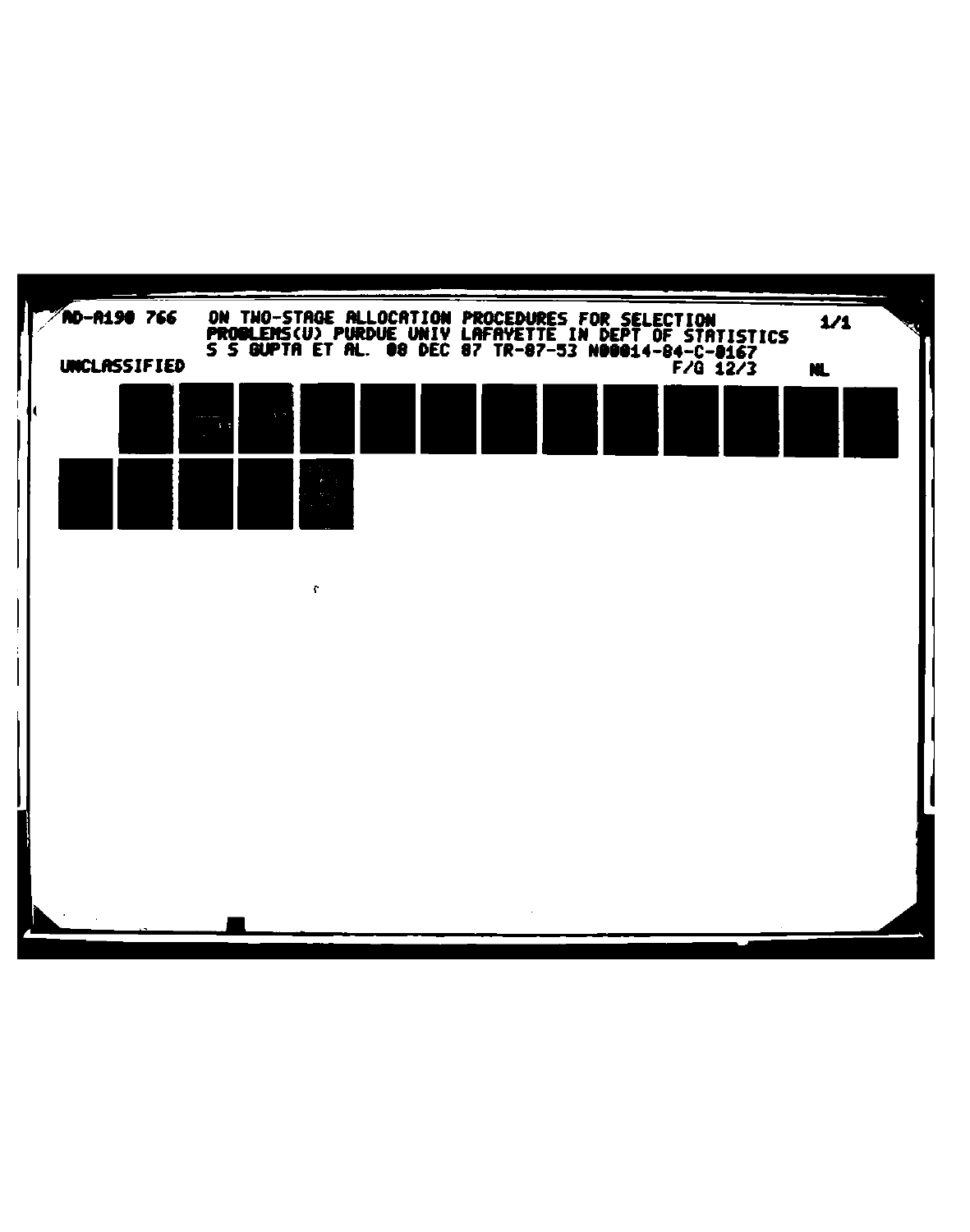

 $\mathbf{z}$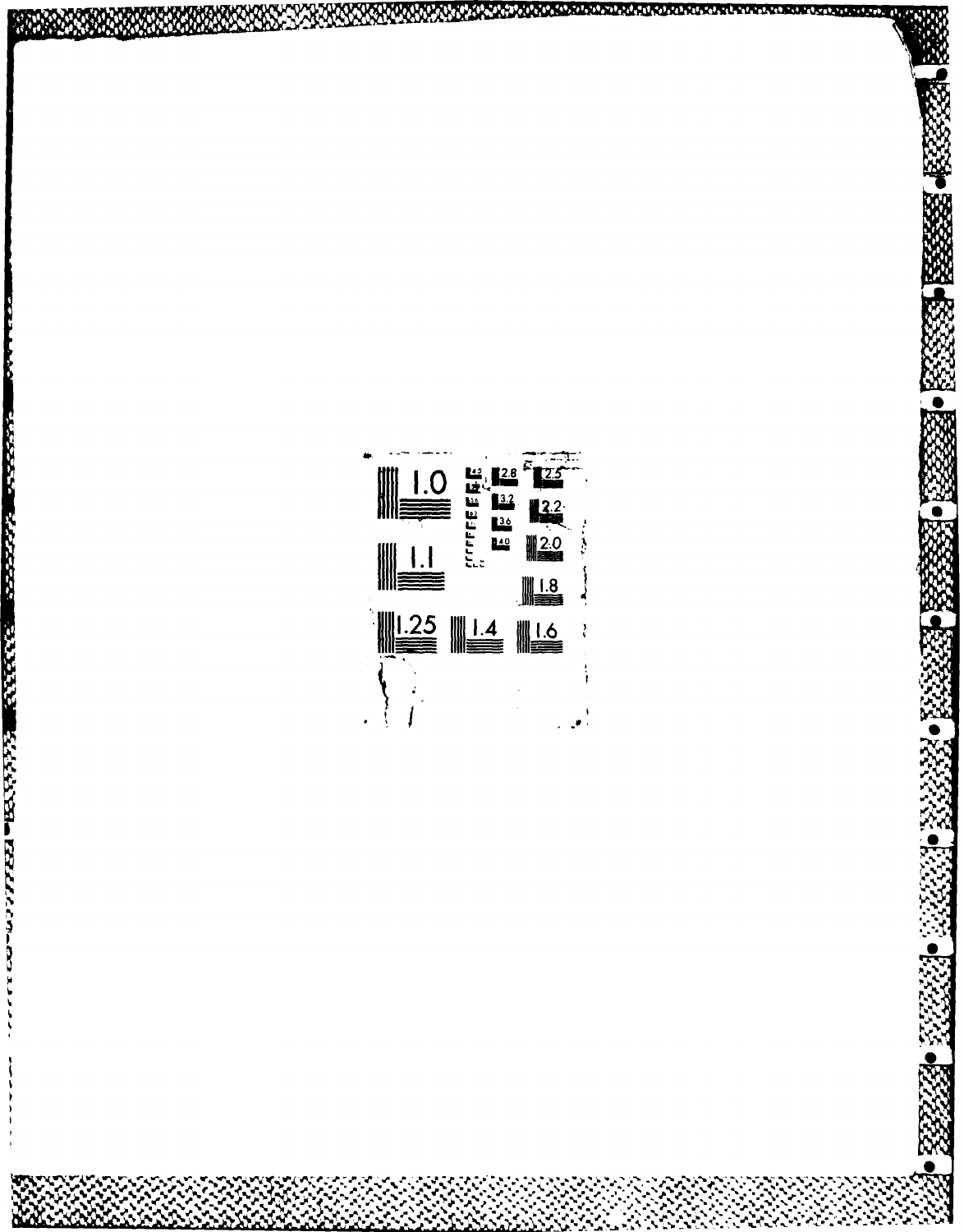# **311CEILE COPY"**

 $^{\prime}$   $^{\prime}$ 

**CD N** 1\*f **ON TWO-STAGE ALLOCATION** PROCEDURES **" by**

**The Second Control of Second** 

**හර්දිතවම මහ සිටි විදිහිටි මිලිස් ප්රදාල මිලිස් විදිහිට මෙය සිටි විදිහිට මෙය විදිහිට විදිහිට විදිහිට විදිහිට විදිහිට විදිහිට විදිහිට විදිහිට විදිහිට විදිහිට විදිහිට විදිහිට විදිහිට විදිහිට විදිහිට විදිහිට විදිහිට විදිහි** 

# ON TWO-STAGE ALLOCATION PROCEDURES FOR SELECTION PROBLEMS\*

**0** Shanti **S.** Gupta Purdue University

TaChen Liang Wayne State University

# **PURDUE UNIVERSITY**





**ARTICAL** 

# **DEPARTMENT OF STATISTICS**

DISTRIBUTION STATEMENT A

 $\frac{MSTRLU1110N \text{ SIALEW2C}}{\text{Approxed for public release}}$  **12 181** Distribution Unlimited

**..... .**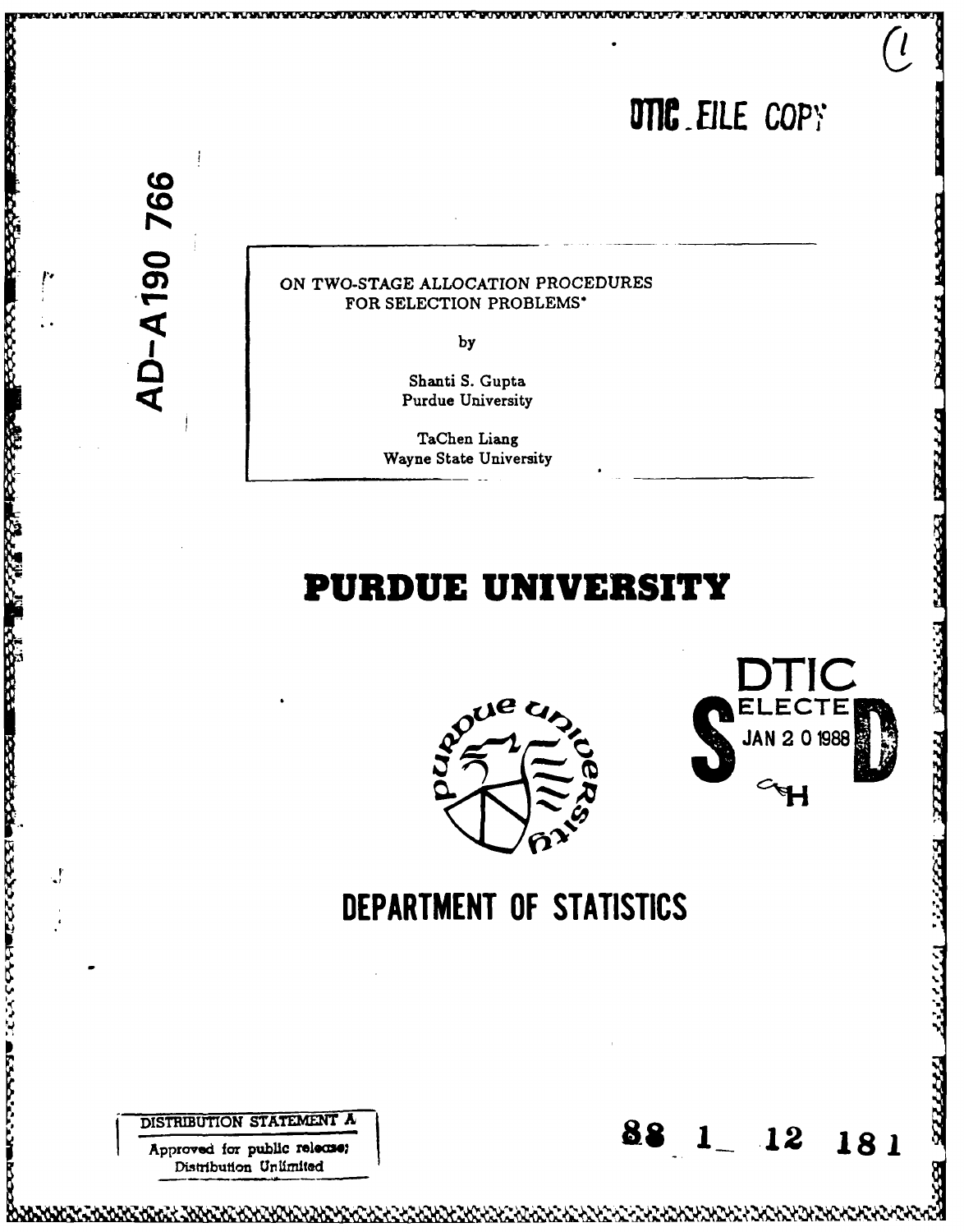

in ka ba'an ka ka ka ka ka ka kalan ka

 $\circ$ 

**SINAKAKANA TURKITARI** 

| DISTRIBUTION STATEMENT A |  |  |  |  |  |
|--------------------------|--|--|--|--|--|
|                          |  |  |  |  |  |

| Approved for public relecter; |  |
|-------------------------------|--|
| Distribution United Hod       |  |
|                               |  |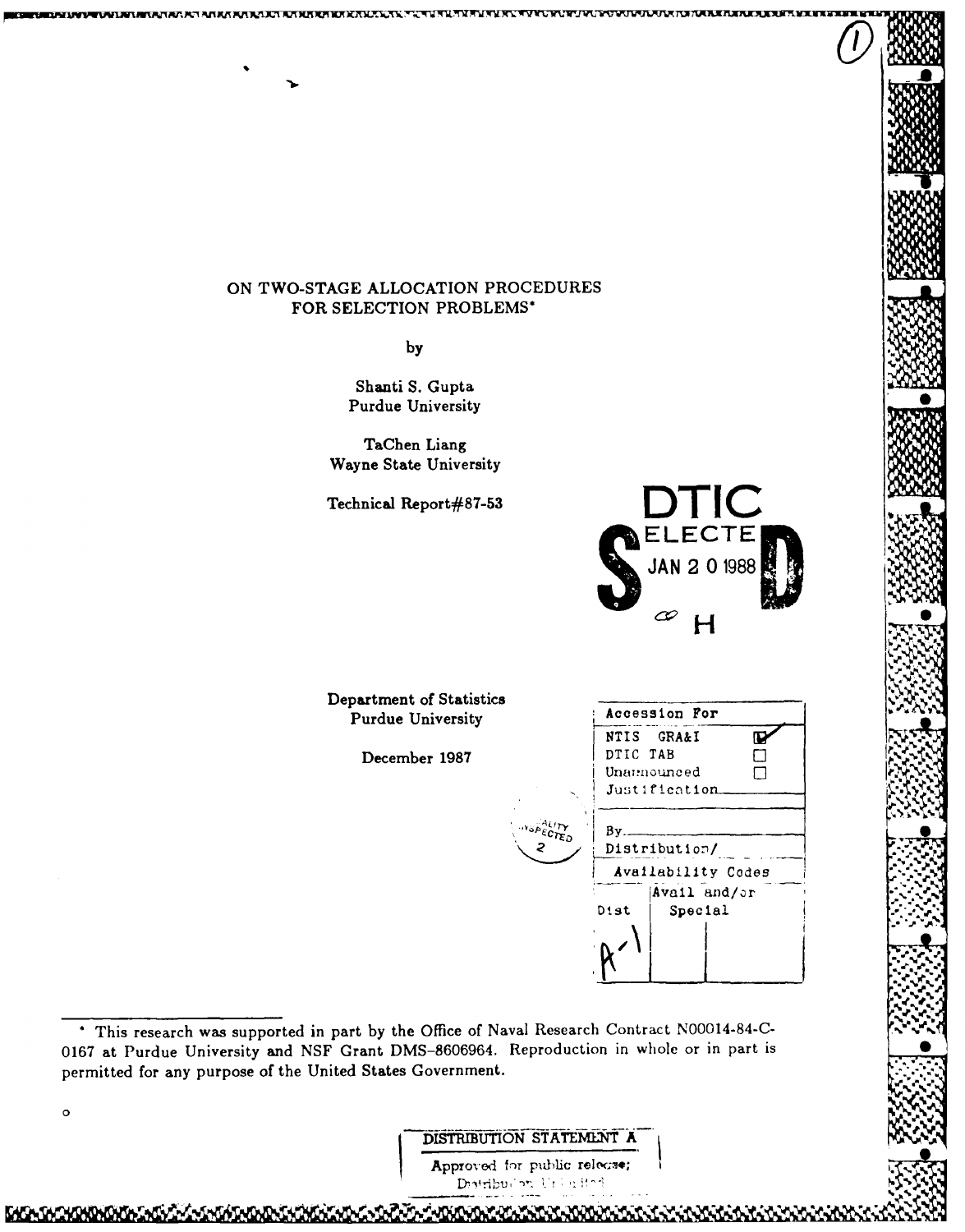# **ON TWO-STAGE** ALLOCATION PROCEDURES FOR **SELECTION** PROBLEMS\*

 $\mathcal{L}$ 

**by**

Shanti **S.** Gupta Purdue University

TaChen Liang Wayne State University

#### Abstract

This paper deals with the problem of deriving two-stage allocation procedures for selecting the best normal population. If the prior distribution is assumed to be known, an exact Bayes two-stage allocation procedure is obtained  $\oint$  If the prior distribution depends on some unknown parameter, an adaptive two-stage allocation procedure is proposed. Using the empirical Bayes formulation, we prove that the proposed adaptive two-stage allocation procedure has some asymptotic optimality property.  $1/2$ 

**AMS 1980** Subject Classification: Primary **62F07;** Secondary **62C12.**

*Key words and phrases:* Allocation, selection, asymptotically optimal, Bayes, empirical Bayes, initial sample size, two-stage procedure.

ANG PANGANG PANGANG PANGANG PANG

This research was supported in part **by** the Office of Naval Research Contract N00014-84-C-**0167** at Purdue University and **NSF** Grant **DMS-8606964.** Reproduction in whole or in part is permitted for any purpose of the United States Government.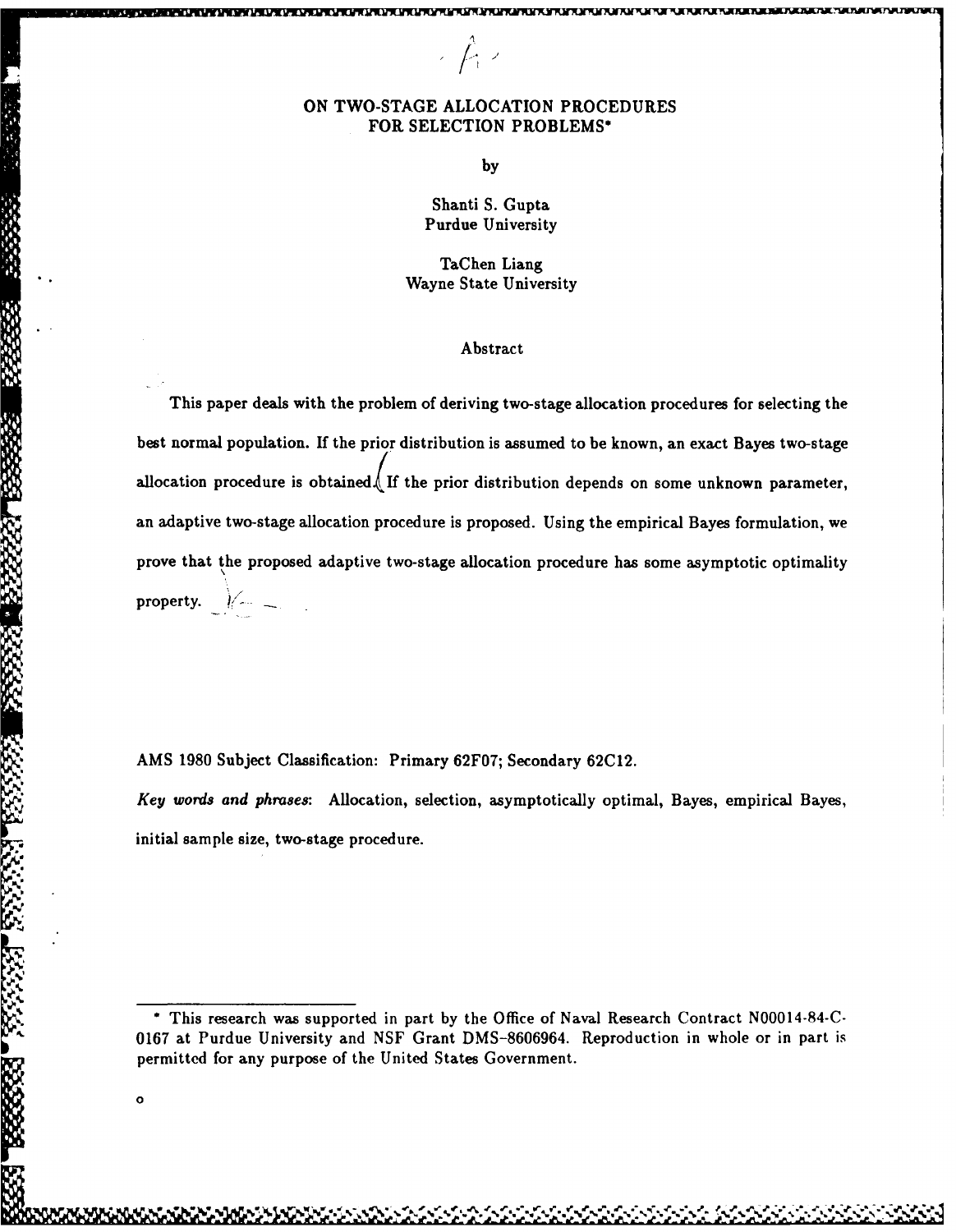#### **1.** Introduction

Consider the following problem. Suppose that an experimenter (a customer) wishes to purchase *M* items of some product. We assume that these items are supplied **by** *k* different manufacturers (suppliers), say,  $\pi_1, \ldots, \pi_k$ . At first, the experimenter carries out an inspection on each of the *k* suppliers' product **by** using *m* items of the product to obtain data for determining the quality of each. Then, based on the resulting data, he allocates the remaining  $M - km$  items to the  $k$ suppliers, say,  $N_1, \ldots, N_k$ , respectively, where  $N_i$ ,  $i = 1, \ldots, k$ , are nonnegative integers such that  $\sum_{i=1}^{n} N_i = M - km$ . Let  $\theta_i$  denote a measure of the quality of the product from the ith manufacturer  $\pi_i$ . Let  $\theta_{[1]} \leq \ldots \leq \theta_{[k]}$  be the ordered values of the parameters  $\theta_1, \ldots, \theta_k$ . It is assumed that the exact pairing between the ordered and the unordered parameters is unknown. The supplier  $\pi_i$  with  $\theta_i = \theta_{[k]}$  is called the best. Of course, the experimenter would ideally like to allocate (purchase) the remaining  $M - km$  items from the "best" supplier. Thus, the experimenter is faced with the so-called two-stage allocation and selection problem.

For the two-stage allocation problem described above, we define the corresponding loss function to be:

$$
L(\hat{\theta}; m, N_1, \ldots N_k) = m \sum_{i=1}^k (\theta_{[k]} - \theta_i) + \sum_{i=1}^k N_i (\theta_{[k]} - \theta_i), \qquad (1.1)
$$

52222223

12322344

2222222

772723

777774

21777741

التامة والمقام

*k x h*  $\leq$  *0.***, 0**  $\leq$ *m*  $\leq$  [*M*], 0  $\leq$  *N<sub>i</sub>*  $\leq$  *M*  $\leq$  *km*<sub>i</sub>  $\leq$  1  $\leq$  *km*<sub>i</sub>  $\leq$  *M*<sub>i</sub>  $\leq$  *M*<sub>i</sub>  $\leq$  *M*<sub>i</sub>  $\leq$  *M*<sub>i</sub>  $\leq$  *M*<sub>i</sub>  $\leq$  *M*<sub>i</sub>  $\leq$  *M*<sub>i</sub>  $\leq$  *M*<sub>i</sub> **,=1** denotes the largest integer not greater than **y.** Note that the first summation in **(1.1)** is the loss due to the choice of the common initial number of items to be supplied **by** each of the *k* manufacturers, and the second summation in **(1.1)** is the loss due to the allocation made at the second stage. Our goal here is to derive optimal two-stage allocation procedures with respect to the loss function **(1.1).** We study the problem for normal populations, say  $\pi_1, \ldots, \pi_k$ , with unknown means  $\theta_1, \ldots, \theta_k$ , and a common known variance  $\sigma^2$ . The unknown means  $\theta_1, \ldots, \theta_k$  are assumed to be independent and identically distributed with a normal prior distribution  $N(\theta_0, \tau^2)$ , where the value of the parameter  $\tau^2$  may be either known or unknown.

w **S.**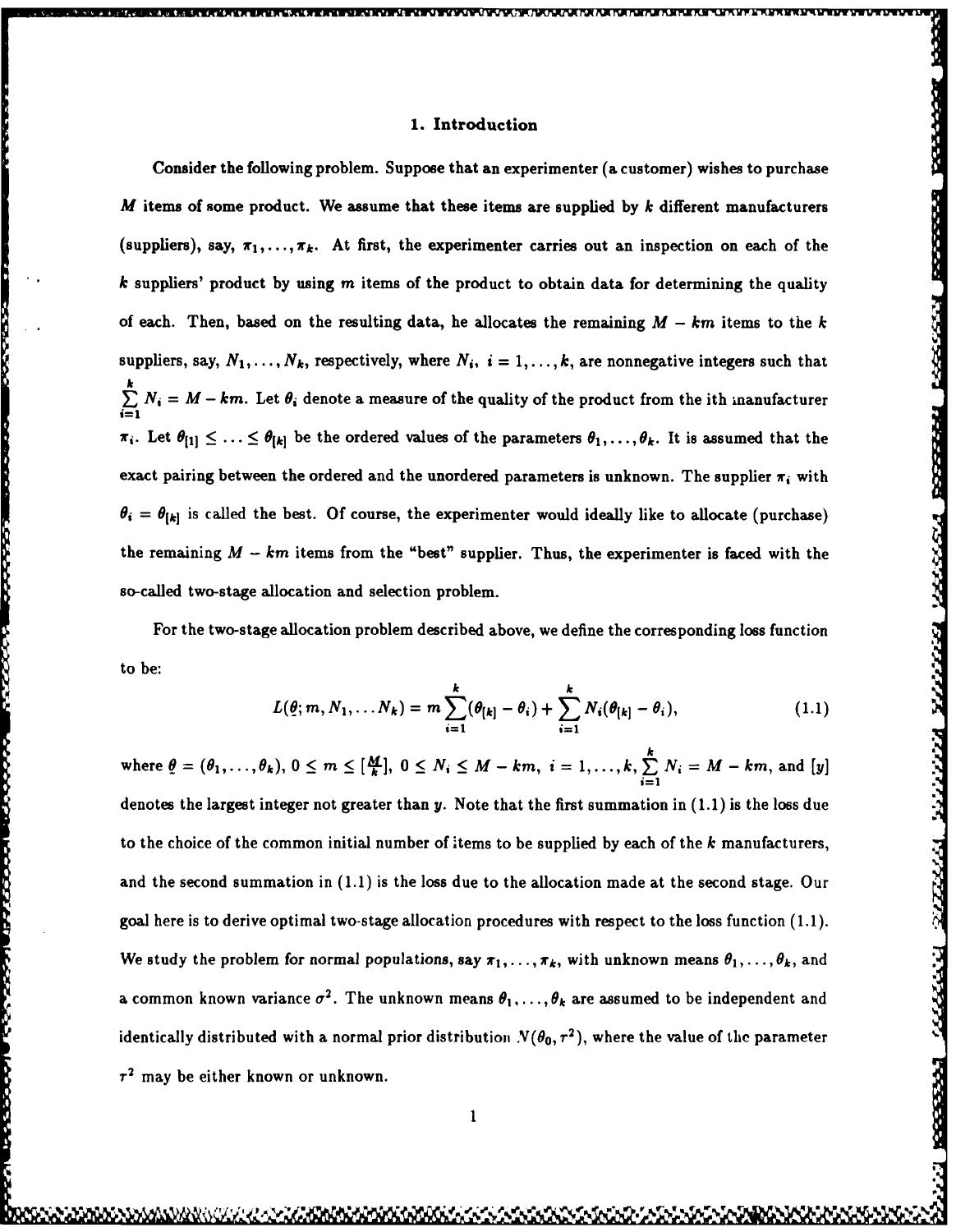**i**

\*.

We note that Somerville **(1970, 1974)** studied a two-stage minimax allocation procedure for the normal distribution model with a different loss function. However, since the loss function considered **by** Somerville **(1970)** is not bounded, the minimax solution does not exist (see Ofosu (1974) for a comment). Ofosu **(1975)** also studied a two-stage allocation procedure via a Bayesian approach (see Gupta and Panchapakesan **(1979)).**

#### 2. Normal Model

We study the allocation problem in terms of normal populations, say  $\pi_1, \ldots, \pi_k$ , with unknown means  $\theta_1,\ldots,\theta_k$ , and a common known variance  $\sigma^2$ . The unknown means  $\theta_1,\ldots,\theta_k$  are assumed to be independently and identically distributed with a normal prior distribution  $N(\theta_0, \tau^2)$ . In this section, we assume that the value of the parameter  $\tau^2$  is known. Also, for simplicity, we assume that  $M = kN$  for some positive integer N.

#### 2.1. Bayes Allocation Procedure for a Fixed m.

First, we take  $m, 0 \le m \le N$ , random observations from each of the *k* populations. Let  $X_i$ denote the sample mean of the m random observations taken from population  $\pi_i$  and let  $\bar{x}_i$  denote the associated observed value,  $i = 1, ..., k$ . At the second stage, based on the observed values  $\vec{x} = (\vec{x}_1, \ldots, \vec{x}_k)$ , allocate  $N_i(\vec{x})$  random observations from population  $\pi_i$ ,  $i = 1, \ldots, k$ , where  $N_1(\overline{\boldsymbol{\tau}}),...,N_k(\overline{\boldsymbol{\tau}})$  are nonnegative integers such that  $\sum_{i=1}^k N_i(\overline{\boldsymbol{\tau}}) = k(N-m)$ . Let  $\overline{Y}_i$  denote the sample mean of the  $N_i(\bar{x})$  random observations taken from the population  $\pi_i$  at the second stage, and let  $\overline{y}_i$  be the associated observed value,  $i = 1, ..., k$ . Also, let  $\overline{y} = (\overline{y}_1, ..., \overline{y}_k)$ . Note that when either  $m = 0$  or  $m = N$ , the above allocation procedure is reduced to a one-stage allocation procedure.

At stage two, given  $\overline{X} = \overline{x}$  and  $\overline{Y} = \overline{y}$ , respectively, the posterior expected loss is:

$$
r_m(\overline{x}, \overline{y}) = E[L(\theta; m, N_1(\overline{x}), \dots, N_k(\overline{x})) | \overline{X} = \overline{x}, \overline{Y} = \overline{y}]
$$
  
=  $k N E[\theta_{[k]} | \overline{X} = \overline{x}, \overline{Y} = \overline{y}] - \sum_{j=1}^k (m + N_j(\overline{x})) E[\theta_j | \overline{X} = \overline{x}, \overline{Y} = \overline{y}].$  (2.1)

*1 . o . ,',- . . .-. ,,- . e " ,,"e € ," . " " " ," "- -" ";"- "'a"-"-¢-' d,"''' - r " "\*' '*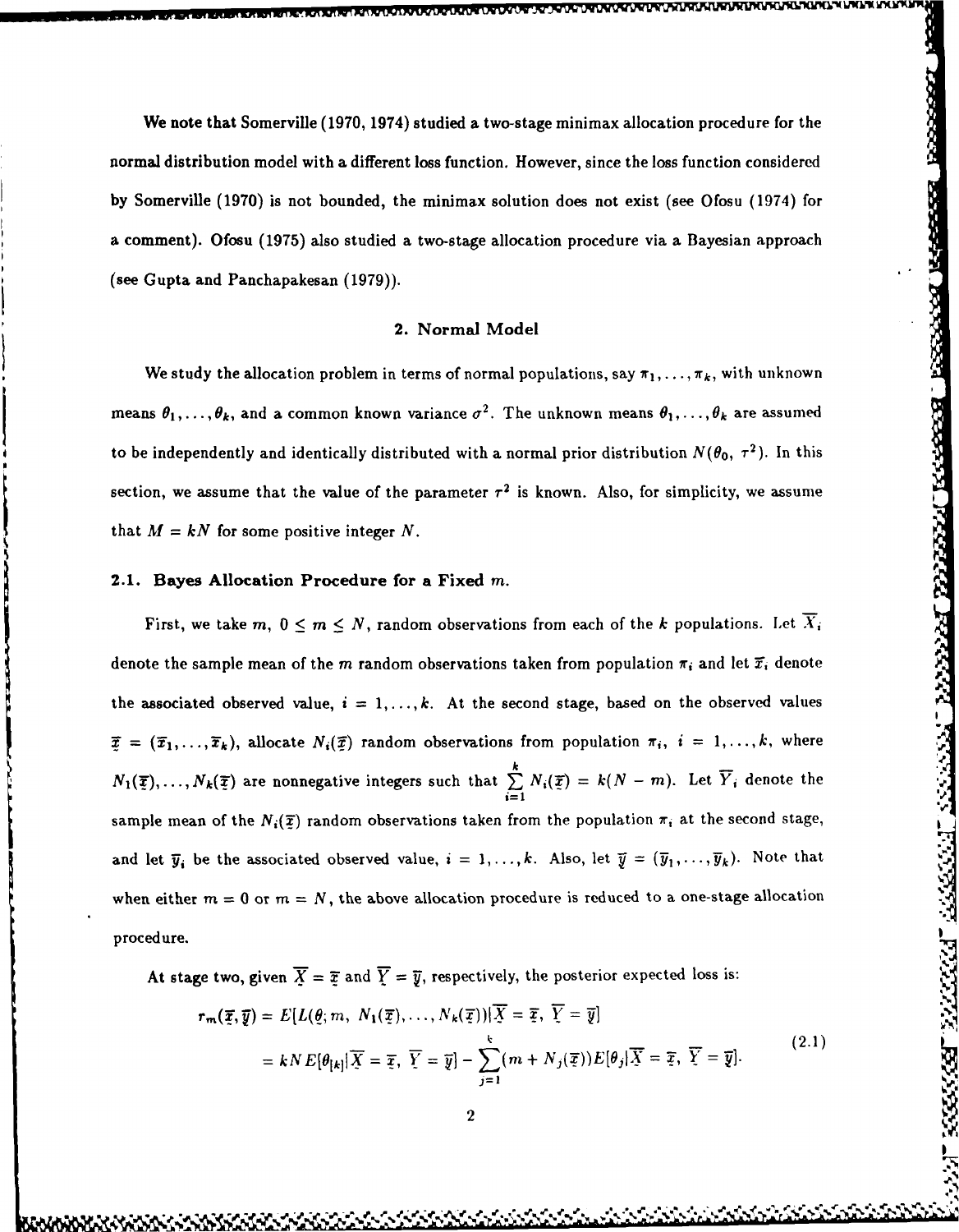Therefore, at stage one, given  $\overline{X} = \overline{x}$ , the posterior expected loss is given by

$$
r_m(\overline{x}) = E[r_m(\overline{X}, \overline{Y}) | \overline{X} = \overline{x}]
$$
  
\n
$$
= kN E[\theta_{[k]} | \overline{X} = \overline{x}] - \sum_{j=1}^{k} (m + N_j(\overline{x})) E[\theta_j | \overline{X} = \overline{x}]
$$
  
\n
$$
= kN E[\theta_{[k]} | \overline{X} = \overline{x}] - \sum_{j=1}^{k} (m + N_j(\overline{x})) \frac{\theta_0 \sigma^2 + m \tau^2 \overline{x}_j}{\sigma^2 + m \tau^2}
$$
  
\n
$$
= kN E[\theta_{[k]} | \overline{X} = \overline{x}] - m \sum_{j=1}^{k} \frac{\theta_0 \sigma^2 + m \tau^2 \overline{x}_j}{\sigma^2 + m \tau^2} - \sum_{j=1}^{k} N_j(\overline{x}) \frac{\theta_0 \sigma^2 + m \tau^2 \overline{x}_j}{\sigma^2 + m \tau^2}.
$$
\n(2.2)

For each observed  $\overline{X} = \overline{x}$ , let  $A(\overline{x}) = \{i | \overline{x}_i = \max_{1 \leq j \leq k} \overline{x}_j\}$ . Then, for a fixed *m*, the Bayes allocation at the second stage is to choose the nonnegative integers  $N_1(\overline{z}),...,N_k(\overline{z})$  such that  $\sum N_i(\overline{x}) = k(N-m)$ . Then, conditional on *m* and the observed value  $\overline{X} = \overline{x}$ , the minimum *iEA(:f)* posterior expected loss is:

$$
r_m^B(\overline{x}) = kN E[\theta_{[k]}|\overline{X} = \overline{x}] - m \sum_{j=1}^k \frac{\theta_0 \sigma^2 + m\tau^2 \overline{x}_j}{\sigma^2 + m\tau^2}
$$

$$
= \frac{k(N-m)[\theta_0 \sigma^2 + m\tau^2 \max_{1 \le i \le k} \overline{x}_i]}{\sigma^2 + m\tau^2}, \qquad (2.3)
$$

and the minimum Bayes risk for a fixed  $m$  is:

$$
r_m^B = E[r_m^B(\overline{X})]
$$
  
=  $kNE[\theta_{[k]}] - m \sum_{j=1}^k \frac{\theta_0 \sigma^2 + m\tau^2 E[\overline{X}_j]}{\sigma^2 + m\tau^2}$   

$$
- \frac{k(N-m)\{\theta_0 \sigma^2 + m\tau^2 E[\max_{1 \le j \le k} \overline{X}_j]\}}{\sigma^2 + m\tau^2}.
$$
 (2.4)

Note that under the statistical model,  $\overline{X}_1,\ldots,\overline{X}_k$  are iid and have a marginal normal distribution with mean **0o** and variance 2" + <sup>r</sup> 2. Thus, *E+IaX ' ]=Go+ +r2E[max Z,] = z*<sub>15</sub> and variance  $\frac{2}{m} + \tau^2$ . Thus,  $E[\max_{1 \le i \le k} X_i] = v_0 + \sqrt{\frac{2}{m}} + \tau^2 E[\max_{1 \le j \le k} Z_j] =$  $\theta_0 + \sqrt{\frac{\sigma^2}{m} + \tau^2}$   $\alpha$ , where  $Z_1, \ldots, Z_k$  are iid  $N(0, 1)$  and  $\alpha = E[\max_{1 \leq j \leq k} Z_j]$ . Also,  $E[\theta_{[k]}] = \theta_0 + \tau \alpha$ . Hence, we have

$$
r_m^B = k\tau\alpha\{N - \frac{(N-m)\sqrt{m}\tau}{\sqrt{\sigma^2 + m\tau^2}}\}.
$$
\n(2.5)

**.~** ~%%~a?%~% ~' **p5***%*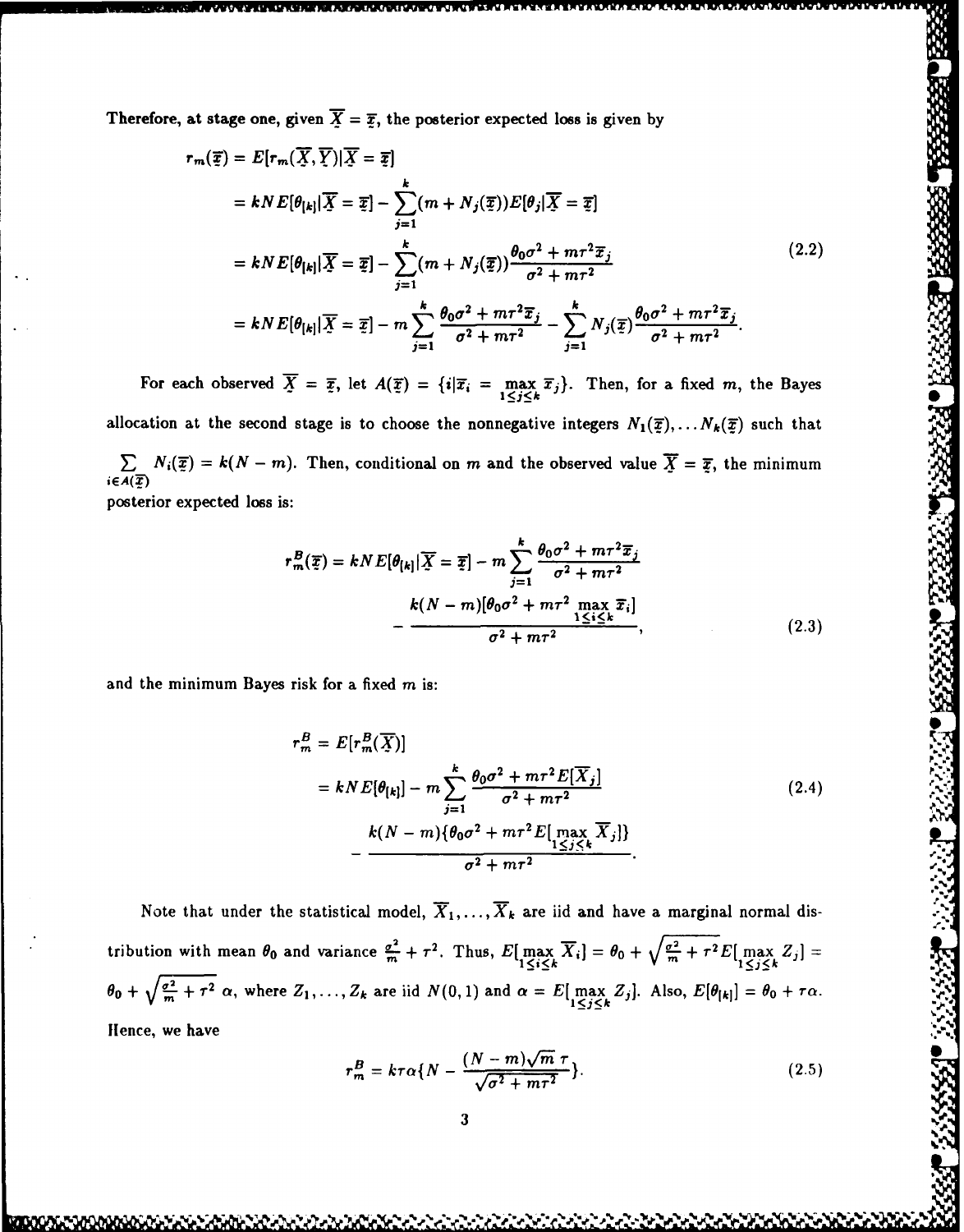# 2.2. Optimal Initial Sample Size.

Next, we want to find an integer, say  $m_B$ ,  $0 \le m_B \le N$  such that  $r_{m_B}^B \le r_m^B$  for all integers  $m$ in  $[0, N]$ . We call such an integer  $m_B$  as an optimal initial sample size. When  $m_B$  is determined, a Bayes two-stage allocation procedure, say *PB,* is given as follows:

First, take  $m_B$  random observations from each of the *k* populations. Compute the observed sample mean  $\bar{x}_i$ ,  $i = 1, ..., k$ . Then, take  $k(N - m_B)$  random observations from the population which yields the largest sample mean value.

Note that finding an integer m in  $[0, N]$  to minimize the Bayes risk  $r_m^B$  is equivalent to finding an integer m in  $[0, N]$  to maximize  $(N - m)\sqrt{m}/\sqrt{\sigma^2 + m\tau^2}$  [see (2.5)]. In general, we assume m to be a variable and for each fixed  $\tau^2 > 0$ , let

$$
H_{\tau^2}(m) = \frac{(N-m)^2 m}{\sigma^2 + m\tau^2}
$$
 (2.6)

<u>@@@@@@@@@@@@@@@@@@@@@@@@@@@@@@@@@@</u>

**N** N.

be a function defined on the interval  $[0, N]$ . Then, the first derivative of the function  $H_{\tau^2}(m)$  with respect to m is

$$
H'_{\tau^2}(m)=\frac{(m-N)[(3m-N)\sigma^2+2m^2\tau^2]}{(\sigma^2+m\tau^2)^2},
$$

which is nonpositive if  $\frac{N}{3} \leq m \leq N$ . That is, the function  $H_{\tau^2}(m)$  is nonincreasing in m for m in the interval  $\left[\frac{N}{3}, N\right]$ . Thus, to find a number m in the interval  $[0, N]$  to maximize the function  $H_{\tau^2}(m)$ , it suffices to consider those m in the subinterval  $[0, \frac{N}{3}]$ . Let

$$
G(m) = (m - N)[(3m - N)\sigma^{2} + 2m^{2}\tau^{2}], \ m \in [0, \frac{N}{3}].
$$

Then,

**SOSOSSOSSOSSOS** 

$$
G'(m) = (3m - 2N)(2\sigma^2 + 2m\tau^2) < 0, \text{ for all } m \in [0, \frac{N}{3}].
$$

In other words,  $G(m)$  is a decreasing function of m for  $m \in [0, \frac{N}{3}]$ . Also, note that  $G(0)$  >  $0, G(\frac{N}{3}) < 0$ . Thus, there exists a unique number in  $(0, \frac{N}{3})$ , say  $m^*$ , such that  $G(m^*) = 0$ . Hence.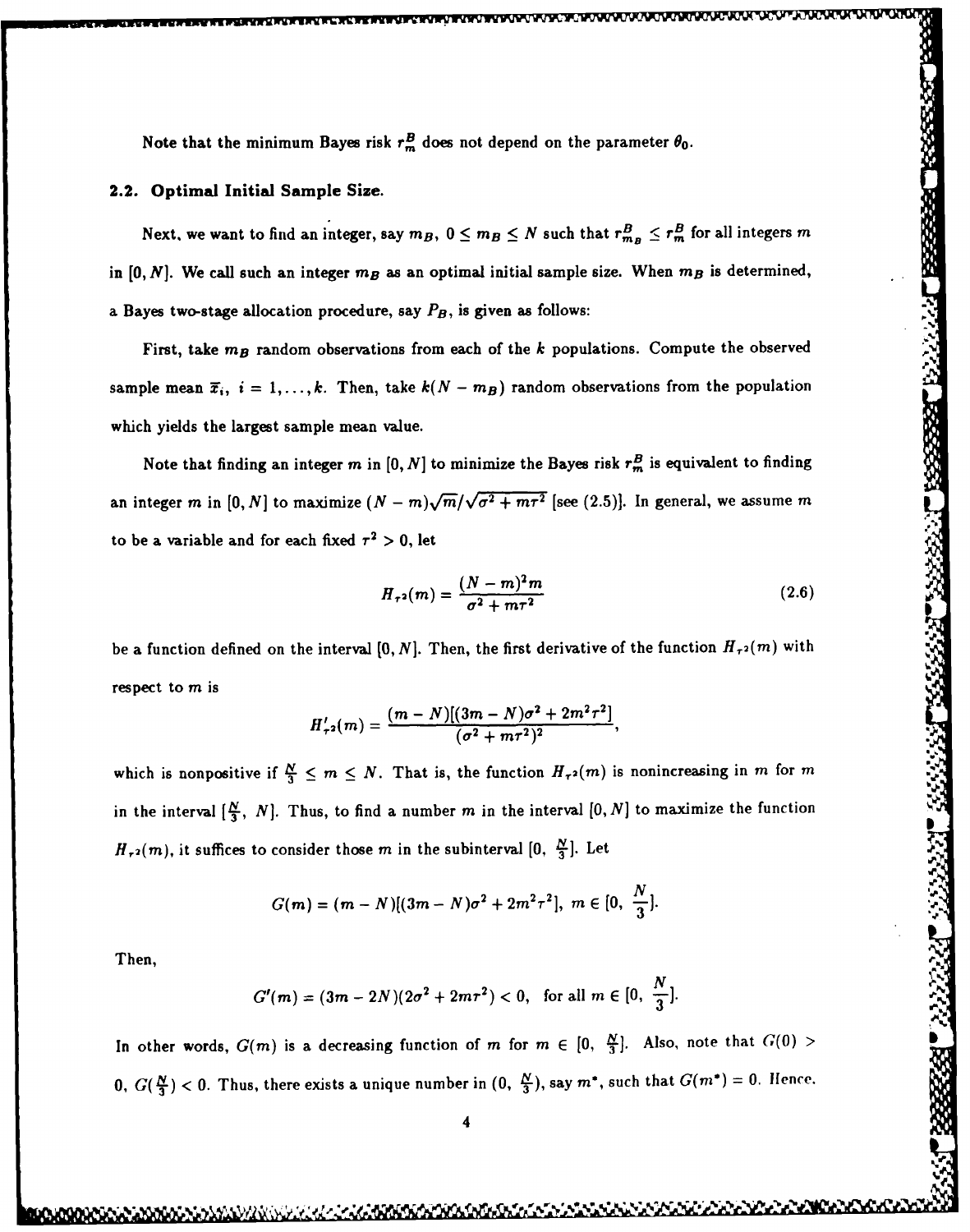$H'_{\tau^2}(m) > 0$  for all  $m \in [0, m^*); H'_{\tau^2}(m) < 0$  for all  $m \in (m^*, \frac{N}{3})$ , and  $H'_{\tau^2}(m^*) = 0$ . This implies that the function  $H_{72}(m)$  achieves its maximum at  $m = m^*$ . Note that  $m^*$  is the positive solution of the equation  $(3m - N)\sigma^2 + 2m^2\tau^2 = 0$ . That is,

$$
m^* = (-3\sigma^2 + \sqrt{8N\tau^2\sigma^2 + 9\sigma^4})/(4\tau^2)
$$
  
=  $2N\sigma/[\sqrt{8N\tau^2 + 9\sigma^2} + 3\sigma].$  (2.7)

1233333333333333333333333

Let

$$
m_B = \begin{cases} [m^*] & \text{if } H_{\tau^2}([m^*]) \ge H_{\tau^2}([m^*]+1), \\ [m^*]+1 & \text{if } H_{\tau^2}([m^*]) < H_{\tau^2}([m^*]+1). \end{cases}
$$
(2.8)

Therefore, the minimum Bayes risk, denoted by  $r^B$ , of the Bayes two-stage allocation procedure is:

$$
r^{B} = k\tau\alpha\left\{N - \frac{(N - m_{B})\sqrt{m_{B}}\tau}{\sqrt{\sigma^{2} + m_{B}\tau^{2}}}\right\}.
$$
\n(2.9)

#### Remarks 2.1

a) For fixed N and  $\sigma^2$ , the optimal initial sample size  $m_B$  can be viewed as a function of the parameter  $\tau^2$ , and hence is denoted by  $m_B(\tau^2)$ . From (2.6), (2.7), (2.8), one can see that

$$
1 \le m_B(\tau^2) \le \left[\frac{N}{3}\right] + 1 \text{ for any } \tau^2 > 0.
$$

$$
\lim_{\tau^2 \to \infty} m_B(\tau^2) = 1
$$
 and  
\n
$$
\lim_{\tau^2 \to 0} m_B(\tau^2) = \begin{cases} \left[\frac{N}{3}\right] & \text{if } N \equiv 0 \text{ or } 1 \pmod{3}, \\ \left[\frac{N}{3}\right] + 1 & \text{if } N \equiv 2 \pmod{3}. \end{cases}
$$

**b)** From (2.7),  $m^*$  is a decreasing function of the parameter  $\tau^2$ . Thus, from (2.8), one may expect that  $m_B(\tau^2)$  is nonincreasing in  $\tau^2$ . Actually, we have the following results:

$$
\begin{cases} \text{If} & \tau_1^2 > \tau_2^2, \text{ then } m = (\tau_1^2) \le m = (\tau_2^2).\\ \text{If} & m = (\tau_1^2) < m = (\tau_2^2), \text{ then } \tau_1^2 > \tau_2^2, \end{cases} \tag{2.10}
$$

which can be obtained directly from the following lemma.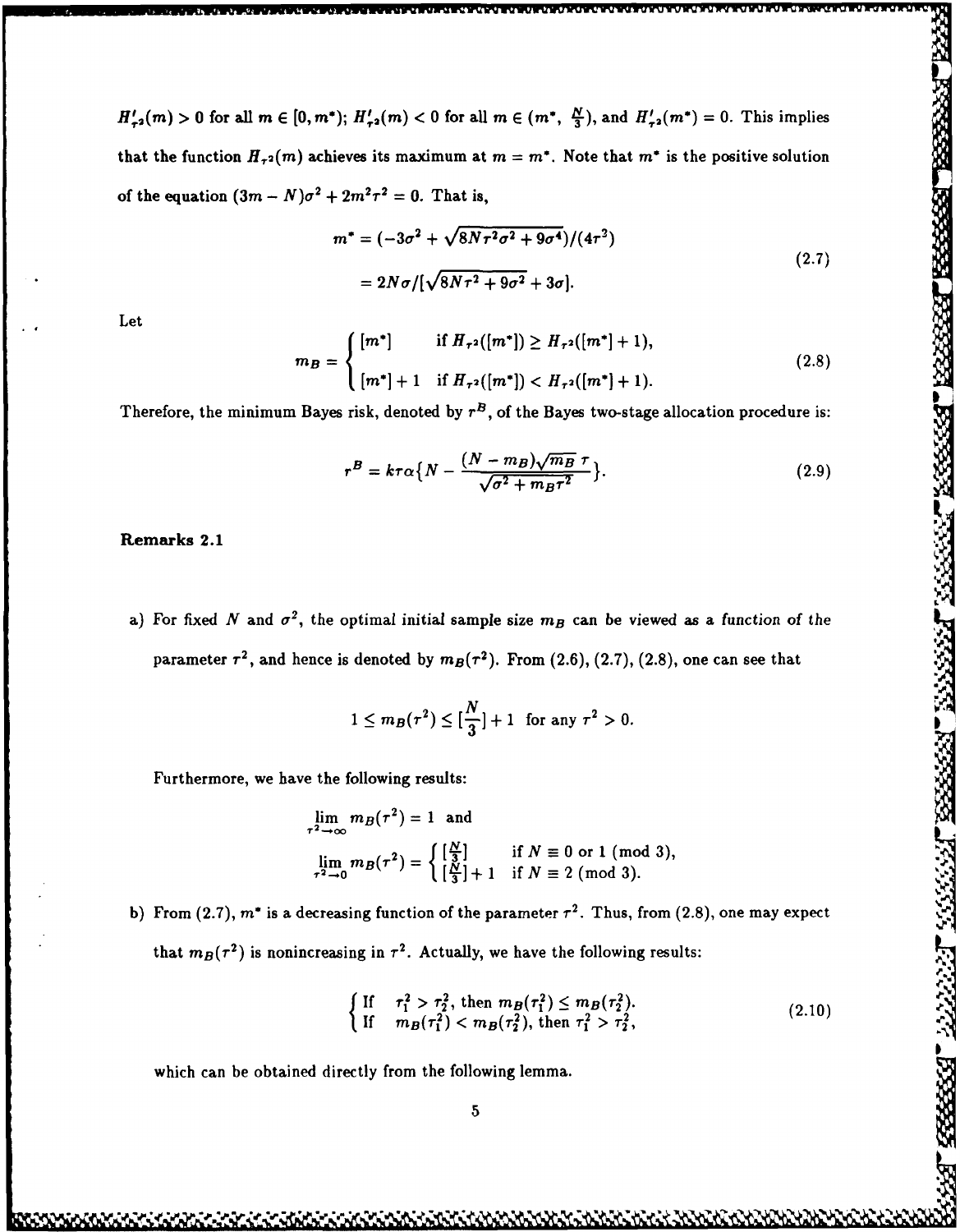Proof: By the given condition,

$$
0 \leq H_{\tau_2^2}(m) - H_{\tau_2^2}(m+1)
$$
  
= 
$$
\frac{(N-m)^2m[\sigma^2 + (m+1)\tau_2^2] - (\sigma^2 + m\tau_2^2)(N-m-1)^2(m+1)}{(\sigma^2 + m\tau_2^2)[\sigma^2 + (m+1)\tau_2^2]}.
$$

Let

$$
h(\tau^2) = (N-m)^2 m [\sigma^2 + (m+1)\tau^2] - (\sigma^2 + m\tau^2)(N-m-1)^2(m+1).
$$

Hence,  $h(\tau_2^2) \ge 0$ . Also, the first derivative of  $h(\tau^2)$  with respect to  $\tau^2$  is

$$
h'(r^2) = \frac{d h(r^2)}{dr^2} = m(m+1)[2(N-m)-1] > 0
$$
 for all  $1 \le m \le \lfloor \frac{N}{3} \rfloor + 1$ ,

which implies  $h(\tau^2)$  is an increasing function of  $\tau^2$ . Thus,  $h(\tau_1^2) > h(\tau_2^2) \ge 0$  since  $\tau_1^2 > \tau_2^2$ . Therefore, we have  $H_{\tau_1^2}(m) > H_{\tau_1^2}(m+1)$ .

#### **3.** An Adaptive Two-Stage Allocation Procedure

In this section, we still assume the normal model except that the value of the parameter  $\tau^2$  is unknown. Thus, the Bayes two-stage allocation procedure derived in Section 2 can not be applied in this situation. To overcome this difficulty, we propose an adaptive two-stage allocation procedure via the empirical Bayes approach.

We now consider the following situation. Suppose that one is confronted repeatedly and independently with a sequence of the allocation problems as described in Section **1.** We can then use the past observations at hand to construct an estimator for the unknown parameter  $\tau^2$ . This estimator is then applied to form an adaptive two-stage allocation procedure for the next allocation problem. Suppose now, we are at time  $t = n + 1$ . We have already had *n* past observations at hand. We let  $m_j$  denote the adaptive optimal initial sample size taken at stage one at time  $t = j$ ,  $j = 1, ..., n$ . The determination of  $m_j$  will be described later. From Remark 2.1 a), **EEERS** EEERS EEERS

12233222 12333222

**FEREEFER** 

- BAARA 1222231 BAARA

a kata da ya katika wa matsha wa matsha ya kushi na kata wa matsha ya kushi na kata wa matsha ya kata wa matsh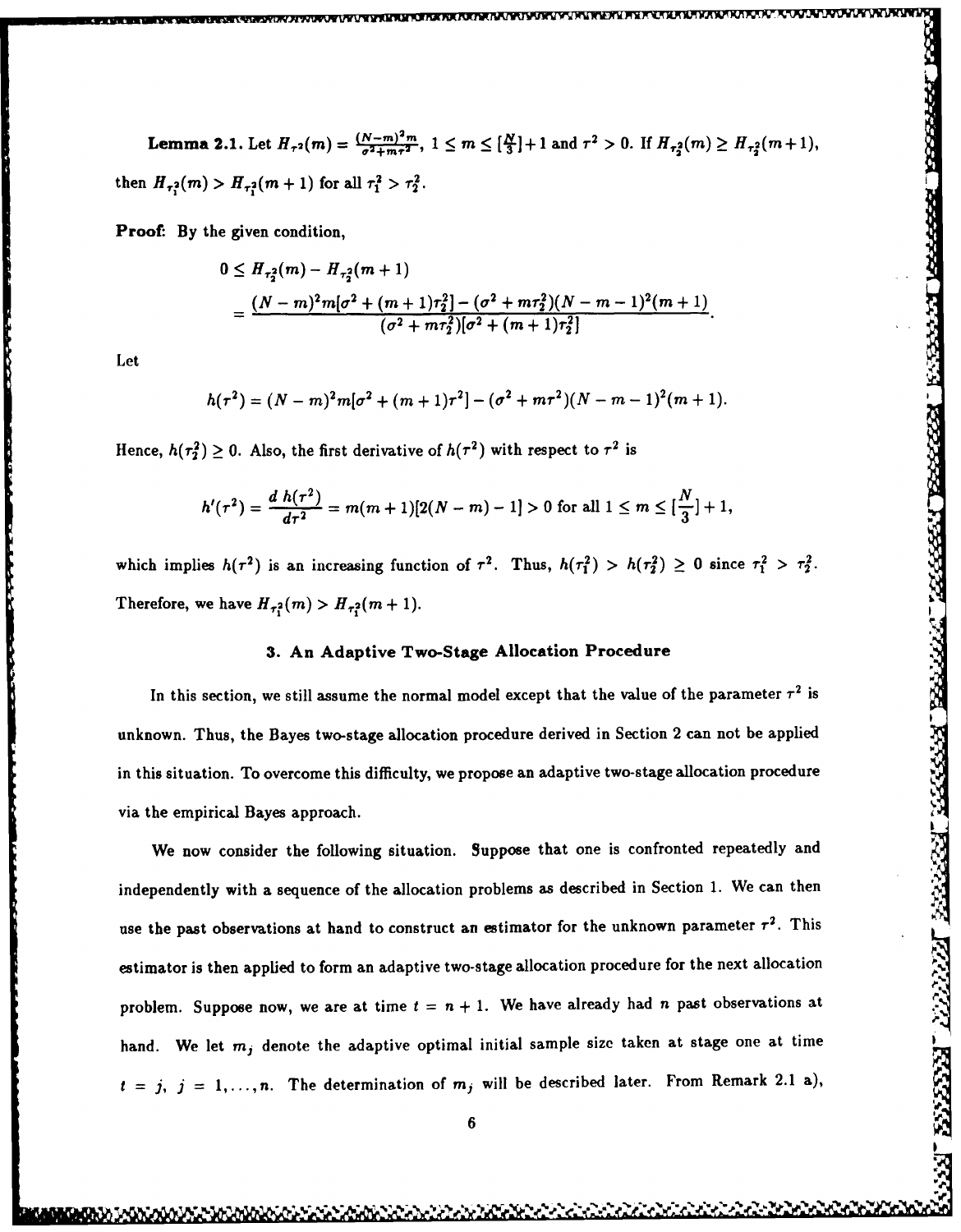$1 \leq m_j \leq {\frac{N}{3}} + 1$ . That is, we take at least one observation from each of the *k* populations at each time  $j = 1, ..., n$ . We let  $X_{ij}$  denote the one observation taken from population  $\pi_i$  at time  $j, j = 1, \ldots, n$ . Then, under the normal model,  $X_{ij}$  has a marginal normal distribution with mean  $\theta_0$  and variance  $\sigma^2 + \tau^2$ . Also, following the usual empirical Bayes formulation (for example, see Robbins (1983) or Gupta and Liang (1987)), we can assume that  $X_{ij}$ ,  $j = 1, \ldots, n; i = 1, \ldots, k$ , are independently distributed. In the following, we only consider the case when the value of the parameter  $\theta_0$  is unknown. Thus, let

us, let  
\n
$$
\begin{cases}\n\overline{X}(n) = \frac{1}{kn} \sum_{i=1}^{k} \sum_{j=1}^{n} X_{ij}, \\
S^2(n) = \frac{1}{kn-1} \sum_{i=1}^{k} \sum_{j=1}^{n} (X_{ij} - \overline{X}(n))^2. \n\end{cases}
$$
\n(3.1)

Then,  $(kn - 1)S^2(n)/(\sigma^2 + \tau^2)$  has a  $\chi^2$ -distribution with degrees of freedom  $kn - 1$ . Since  $\tau^2$  is positive, we suggest using

$$
\tau_{n+1}^2 = (S^2(n) - \sigma^2)^+
$$
\n(3.2)

**KABAR TERMAT BERBERG BARBAR** 

to estimate the unknown parameter  $\tau^2$ , where  $y^+ = \max(0, y)$ . When  $\tau_{n+1}^2 > 0$ , we define  $m_{n+1}$ , the adaptive optimal initial sample size at time  $t = n + 1$ , to be an integer in the interval  $[0, N]$ which maximizes the function  $H_{\tau_{n+1}^2}(m) = \frac{(N-m)^2 m}{\sigma^2 + m \tau_{n+1}^2}$  among all the integers in the interval  $[0, N]$ . From Remark 2.1 a),  $1 \le m_{n+1} \le \left[\frac{N}{3}\right] + 1$ . When  $\tau_{n+1}^2 = 0$ , we let  $m_{n+1} = \left[\frac{N}{3}\right]$  (or  $\left[\frac{N}{3}\right] + 1$ ) if  $H_{\tau_{n+1}^2}([\frac{N}{3}]) \geq \frac{N}{4}$   $(\frac{N}{3}+1)$ . Note that when  $n = 0$ , i.e. there is no past observation available, we choose any integer  $m_1$  in the interval  $[1, \frac{N}{3}] + 1$  as the initial sample size.

We then propose an adaptive two-stage allocation procedure, say  $P_{n+1}$ , at  $t = n+1$  as follows: At time  $t = n + 1$ , first take  $m_{n+1}$  observations from each of the *k* populations. Compute the observed sample mean  $\bar{x}_i$  based on the  $m_{n+1}$  observations taken from population  $\pi_i$ . Then, take  $k(N - m_{n+1})$  random observations from the population which yields the largest sample mean value.

We denote the conditional Bayes risk given  $m_{n+1}$  and the Bayes risk of the adaptive two-stage allocation procedure  $P_{n+1}$  by  $r_{n+1}(m_{n+1})$  and  $r_{n+1}$ , respectively. That is,

$$
\begin{cases}\nr_{n+1}(m_{n+1}) = k\tau\alpha \{N - \frac{(N - m_{n+1})\sqrt{m_{n+1}} \tau}{\sqrt{\sigma^2 + m_{n+1} \tau^2}}\},\\
r_{n+1} = E[r_{n+1}(m_{n+1})];\n\end{cases} \tag{3.3}
$$

**BRINDEN ROKEN NEW SKRIV KRISK**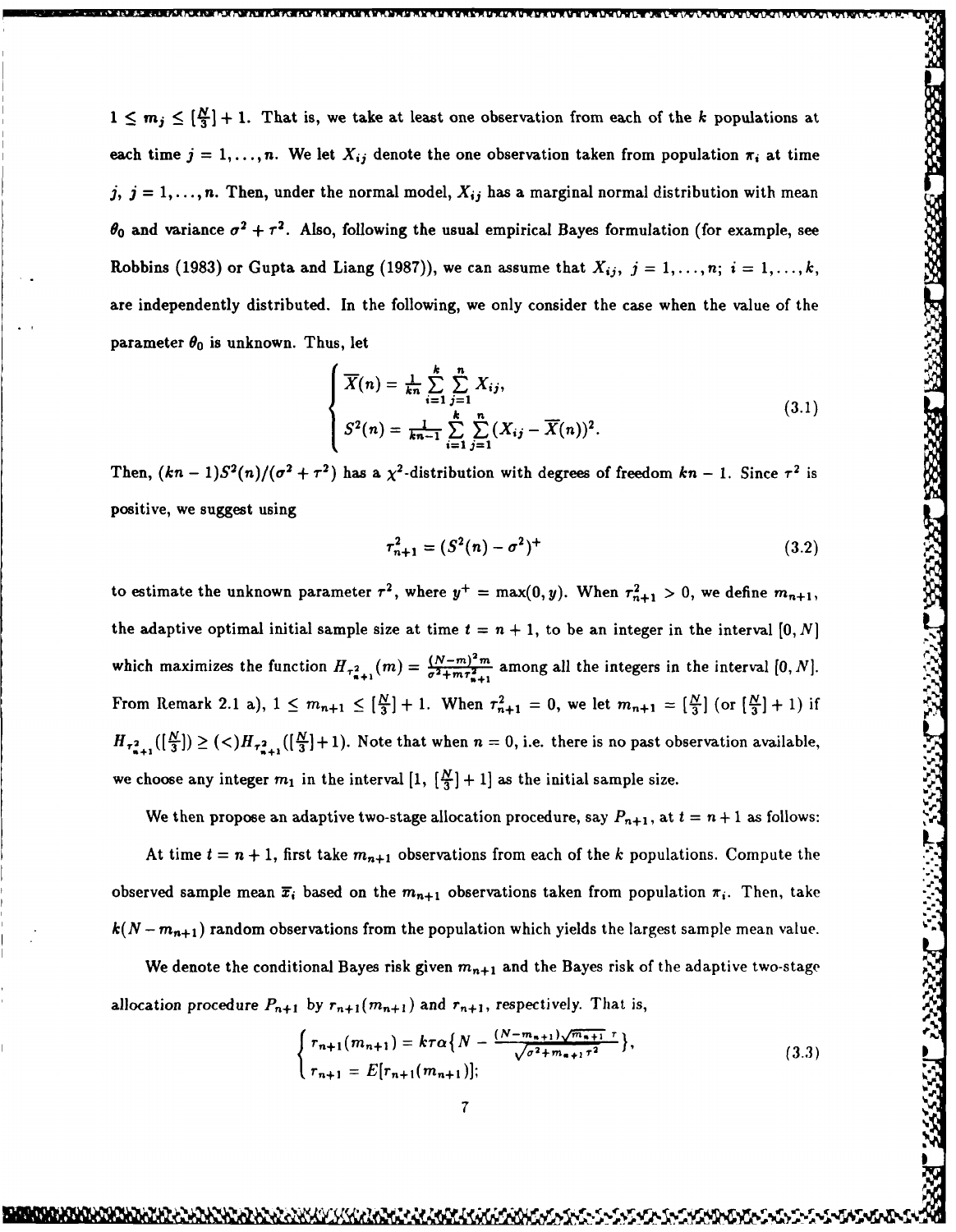Note that  $r_{n+1}(m_{n+1}) - r^B \ge 0$  since  $r^B$  is the minimum Bayes risk, and therefore  $r_{n+1}$  $r^B \geq 0$ . The two differences  $r_{n+1}(m_{n+1}) - r^B$  and  $r_{n+1} - r^B$  are always used as measures of the performance of the proposed two-stage allocation procedure  $P_{n+1}$ .

#### Definition **3.1**

- a) The sequence of adaptive two-stage allocation procedures  $\{P_{n+1}\}\$ is said to be asymptotically optimal in probability of order  $\{\alpha_n\}$  if for any  $\varepsilon > 0$ ,  $P\{r_{n+1}(m_{n+1}) - r^B \ge \varepsilon\} \le 0(\alpha_n)$  as  $n \to \infty$  where  $\{\alpha_n\}$  is a sequence of positive numbers such that  $\lim_{n \to \infty} \alpha_n = 0$ .
- b) The sequence of adaptive two-stage allocation procedures  $\{P_{n+1}\}$  is said to be asymptotically optimal of order  $\{\beta_n\}$  if  $r_{n+1} - r^B \leq 0$   $(\beta_n)$  as  $n \to \infty$  where  $\{\beta_n\}$  is a sequence of positive numbers such that  $\lim_{n \to \infty} \beta_n = 0$ . where the expectation *E* is taken with respect to  $m_{n+1}$  or the probability space generated by<br>  $X_{ij}$ ,  $j = 1, ..., n$ ,  $i = l, ..., k$ ).<br>
Note that  $r_{n+1}(m_{n+1}) - r^p \ge 0$  since  $r^p$  is the minimum Bayes risk, and therefore  $r_{n+$

In the following, we will investigate some asymptotically optimal properties of the proposed adaptive two-stage allocation procedures  $\{P_{n+1}\}.$ 

Let  $I = \{m|m \text{ is an integer in } [1, \frac{N}{3}]+1\}$  such that  $H_{\tau^2}(m_B) - H_{\tau^2}(m) \neq 0\}$ , and let  $c =$ 

#### Lemma **3.1.**

I

a) Suppose that  $m_{n+1} \in I$  and  $m_{n+1} < m_B$ . Then

$$
c \leq H_{\tau^2}(m_B) - H_{\tau^2}(m_{n+1}) \leq d^{-1}(\tau_{n+1}^2 - \tau^2)
$$

where  $d^{-1} = N^4/(16\sigma^4)$ .

where  $d^{-1} = N^4/(16\sigma^4)$ .<br>
b) Suppose that  $m_{n+1} \in I$  and  $m_{n+1} > m_B$ . Then,

$$
c \leq H_{\tau^2}(m_B) - H_{\tau^2}(m_{n+1}) \leq d^{-1}(\tau^2 - \tau_{n+1}^2).
$$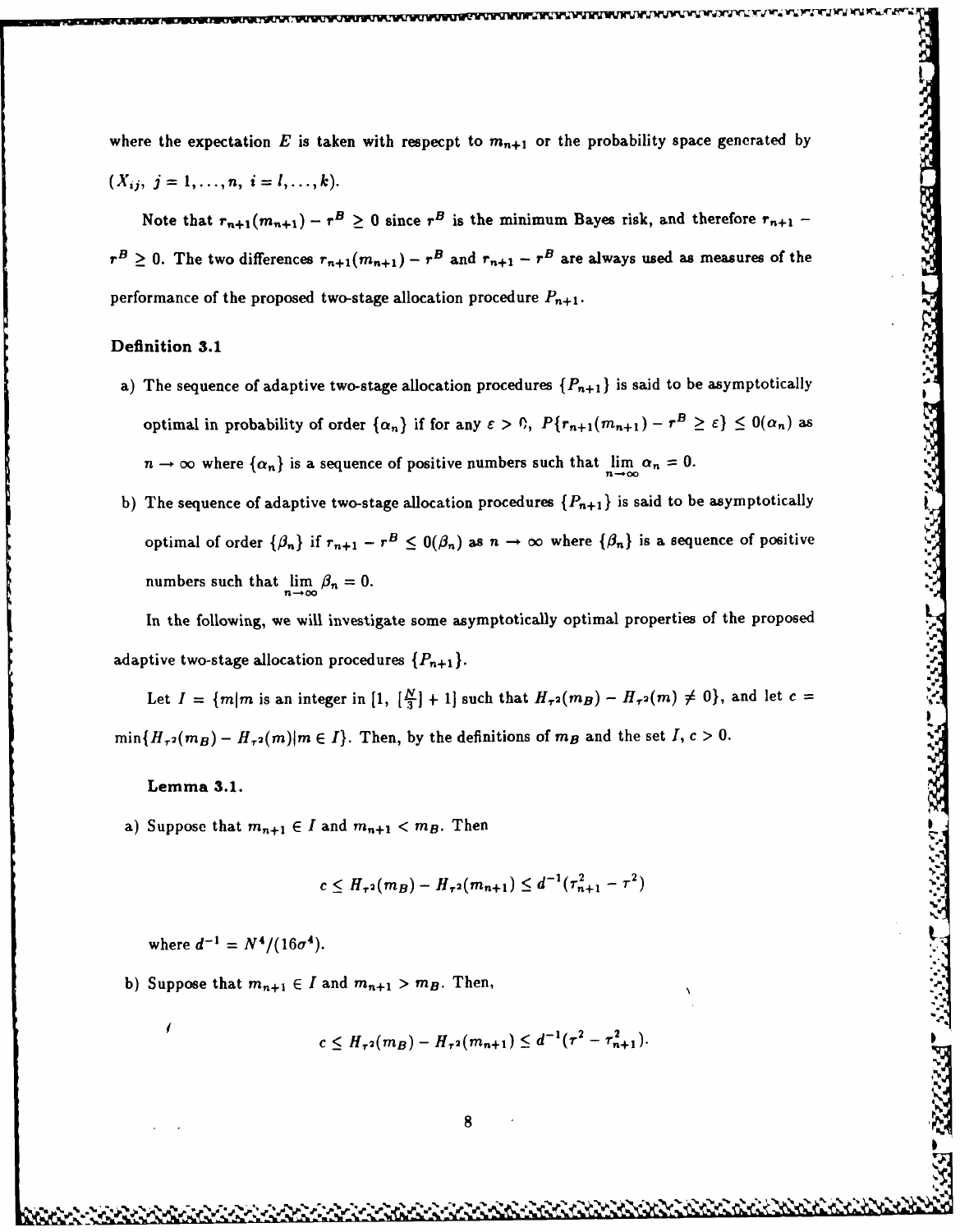# **Proof:**

**a)** By Lemma 2.1, as  $m_{n+1} \in I$  and  $m_B > m_{n+1}$ , we have  $\tau^2 < \tau_{n+1}^2$ . Thus, on the event that  $m_{n+1} \in I$  and  $\tau^2 < \tau_{n+1}^2$ , we have

$$
c \leq H_{\tau^2}(m_B) - H_{\tau^2}(m_{n+1})
$$
  
= 
$$
\frac{(N - m_B)^2 m_B}{\sigma^2 + m_B \tau^2} - \frac{(N - m_{n+1})^2 m_{n+1}}{\sigma^2 + m_{n+1} \tau^2}
$$
  
= 
$$
[\frac{(N - m_B)^2 m_B}{\sigma^2 + m_B \tau^2} - \frac{(N - m_B)^2 m_B}{\sigma^2 + m_B \tau_{n+1}^2}]
$$
  
+ 
$$
[\frac{(N - m_B)^2 m_B}{\sigma^2 + m_B \tau_{n+1}^2} - \frac{(N - m_{n+1})^2 m_{n+1}}{\sigma^2 + m_{n+1} \tau_{n+1}^2}]
$$
  
+ 
$$
[\frac{(N - m_{n+1})^2 m_{n+1}}{\sigma^2 + m_{n+1} \tau_{n+1}^2} - \frac{(N - m_{n+1})^2 m_{n+1}}{\sigma^2 + m_{n+1} \tau^2}].
$$
 (3.4)

**.** m .

In (3.4),  $\frac{(N-m_B)^2 m_B}{\sigma^2 + m_B \tau_{n+1}^2} - \frac{(N-m_{n+1})^2 m_{n+1}}{\sigma^2 + m_{n+1} \tau_{n+1}^2} \le 0$  which is obtained by the definition of  $m_{n+1}$ , and  $\frac{(N-m_{n+1})^2 m_{n+1}}{\sigma^2 + m_{n+1} \tau_{n+1}^2} - \frac{(N-m_{n+1})^2 m_{n+1}}{\sigma^2 + m_{n+1} \tau^2} < 0$  by noting that  $\tau^2 < \tau_{n+1}^2$ . Thus, we obtain

$$
c \leq H_{\tau^2}(m_B) - H_{\tau^2}(m_{n+1})
$$
  
\n
$$
\leq \frac{(N - m_B)^2 m_B}{\sigma^2 + m_B \tau^2} - \frac{(N - m_B)^2 m_B}{\sigma^2 + m_B \tau_{n+1}^2}
$$
  
\n
$$
= \frac{(N - m_B)^2 m_B^2(\tau_{n+1}^2 - \tau^2)}{(\sigma^2 + m_B \tau^2)(\sigma^2 + m_B \tau_{n+1}^2)}
$$
  
\n
$$
\leq \frac{N^4}{16\sigma^4}(\tau_{n+1}^2 - \tau^2)
$$
  
\n
$$
= d^{-1}(\tau_{n+1}^2 - \tau^2)
$$
  
\n(3.5)

'.9

**KARSSOCTERESSAS** 

which completes the proof of part a).

**b)** By Lemma 2.1 again, as  $m_{n+1} \in I$  and  $m_B < m_{n+1}$ , we have  $\tau^2 > \tau_{n+1}^2$ . Thus, under the event that  $m_{n+1} \in I$  and  $\tau^2 > \tau_{n+1}^2$ , we have

$$
c \leq H_{\tau^2}(m_B) - H_{\tau^2}(m_{n+1})
$$
  
= 
$$
\frac{(N - m_B)^2 m_B}{\sigma^2 + m_B \tau^2} - \frac{(N - m_{n+1})^2 m_{n+1}}{\sigma^2 + m_{n+1} \tau^2}
$$
  
= 
$$
\left[ \frac{(N - m_B)^2 m_B}{\sigma^2 + m_B \tau^2} - \frac{(N - m_B)^2 m_B}{\sigma^2 + m_B \tau_{n+1}^2} \right] + \left[ \frac{(N - m_B)^2 m_B}{\sigma^2 + m_B \tau_{n+1}^2} - \frac{(N - m_{n+1})^2 m_{n+1}}{\sigma^2 + m_{n+1} \tau_{n+1}^2} \right]
$$
(3.6)  
+ 
$$
\left[ \frac{(N - m_{n+1})^2 m_{n+1}}{\sigma^2 + m_{n+1} \tau_{n+1}^2} - \frac{(N - m_{n+1})^2 m_{n+1}}{\sigma^2 + m_{n+1} \tau^2} \right],
$$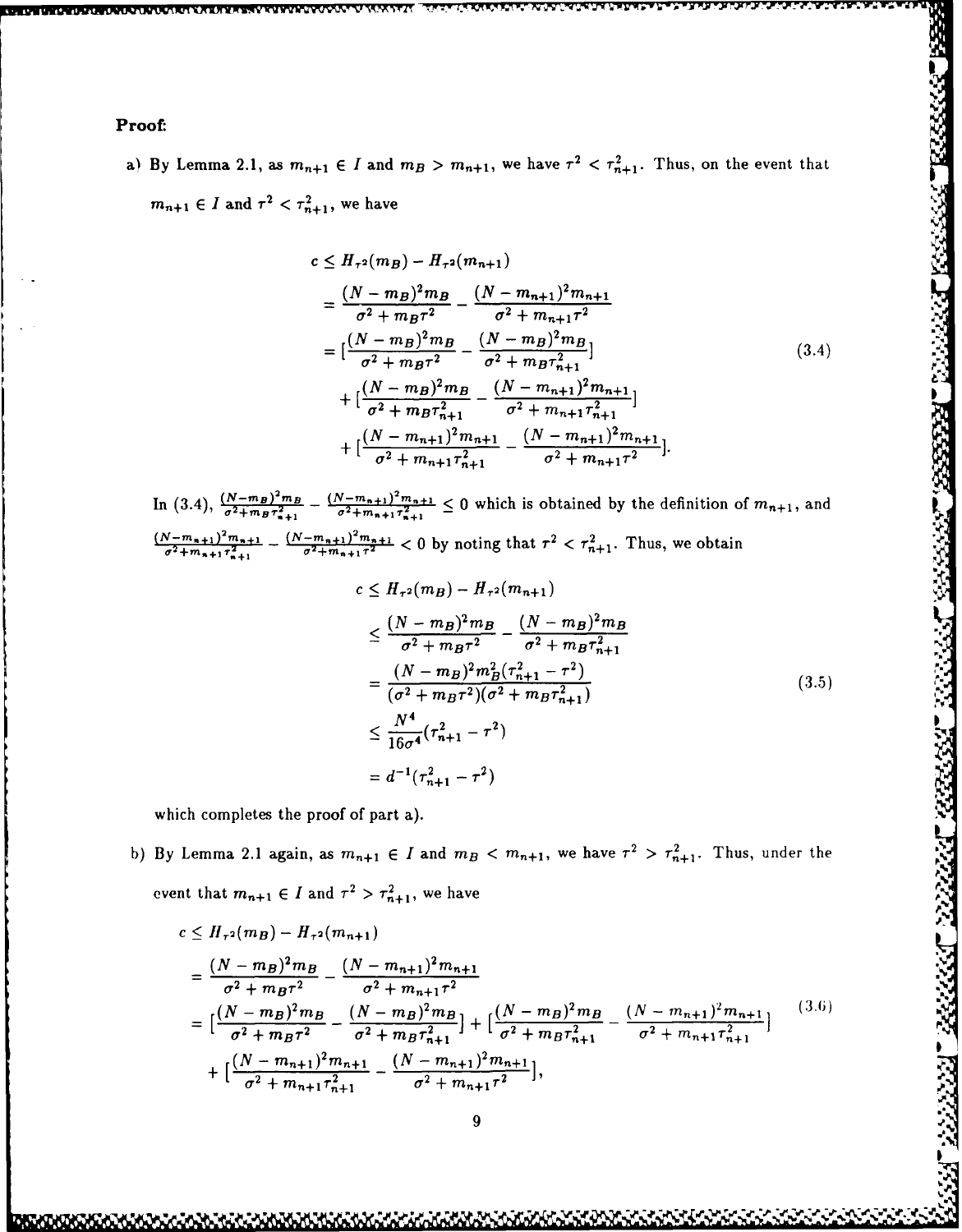where 
$$
\frac{(N-m_B)^2 m_B}{\sigma^2 + m_B \tau^2} - \frac{(N-m_B)^2 m_B}{\sigma^2 + m_B \tau_{n+1}^2} < 0
$$
 since  $\tau^2 > \tau_{n+1}^2$  and  $\frac{(N-m_B)^2 m_B}{\sigma^2 + m_B \tau_{n+1}^2} - \frac{(N-m_{n+1})^2 m_{n+1}}{\sigma^2 + m_{n+1} \tau_{n+1}^2} \le 0$ ,

by the definition of  $m_{n+1}$ . Therefore,

$$
c \leq H_{\tau^2}(m_B) - H_{\tau^2}(m_{n+1})
$$
  
\n
$$
\leq \frac{(N - m_{n+1})^2 m_{n+1}}{\sigma^2 + m_{n+1} \tau_{n+1}^2} - \frac{(N - m_{n+1})^2 m_{n+1}}{\sigma^2 + m_{n+1} \tau^2}
$$
  
\n
$$
= \frac{(N - m_{n+1})^2 m_{n+1}^2 (\tau^2 - \tau_{n+1}^2)}{(\sigma^2 + m_{n+1} \tau_{n+1}^2)(\sigma^2 + m_{n+1} \tau^2)}
$$
  
\n
$$
\leq d^{-1} (\tau^2 - \tau_{n+1}^2).
$$
\n(3.7)

**CONSIGNATION** 

355555555

الأخذ وتخالفان

 $\frac{1}{2}$ 

# Lemma **3.2.**

a) 
$$
P\{r_{n+1}(m_{n+1}) > r_B\} \le P\{|\tau_{n+1}^2 - \tau^2| \ge dc\}.
$$

b) 
$$
r_{n+1} - r_B \le k \alpha \tau^2 [H_{\tau^2}(m_B)]^{\frac{1}{2}} P\{|r_{n+1}^2 - \tau^2| \ge d_c\}.
$$

# Proof:

a)

**FORTA MERECECE T**E TETATA PRETERE PRECESSA PRETERENT EN MERECESSA APARTE DE SE ES CONSTAMENTAL DE PARTE PRESERVA<br>A

$$
P\{r_{n+1}(m_{n+1}) > r_B\}
$$
\n
$$
= P\{H_{\tau^2}(m_B) - H_{\tau^2}(m_{n+1}) > 0, m_{n+1} \in I\}
$$
\n
$$
= P\{H_{\tau^2}(m_B) - H_{\tau^2}(m_{n+1}) \ge c, m_{n+1} \in I\}
$$
\n(by the definition of the set  $I$ )\n
$$
= P\{H_{\tau^2}(m_B) - H_{\tau^2}(m_{n+1}) \ge c, m_{n+1} \in I, m_B < m_{n+1}\}
$$
\n
$$
+ P\{H_{\tau^2}(m_B) - H_{\tau^2}(m_{n+1}) \ge c, m_{n+1} \in I, m_B > m_{n+1}\}
$$
\n
$$
\le P\{\tau^2 - \tau_{n+1}^2 \ge dc\} + P\{\tau_{n+1}^2 - \tau^2 \ge dc\}
$$
\n(by Lemma 3.1)\n
$$
= P\{\tau_{n+1}^2 - \tau^2 \ge dc\}.
$$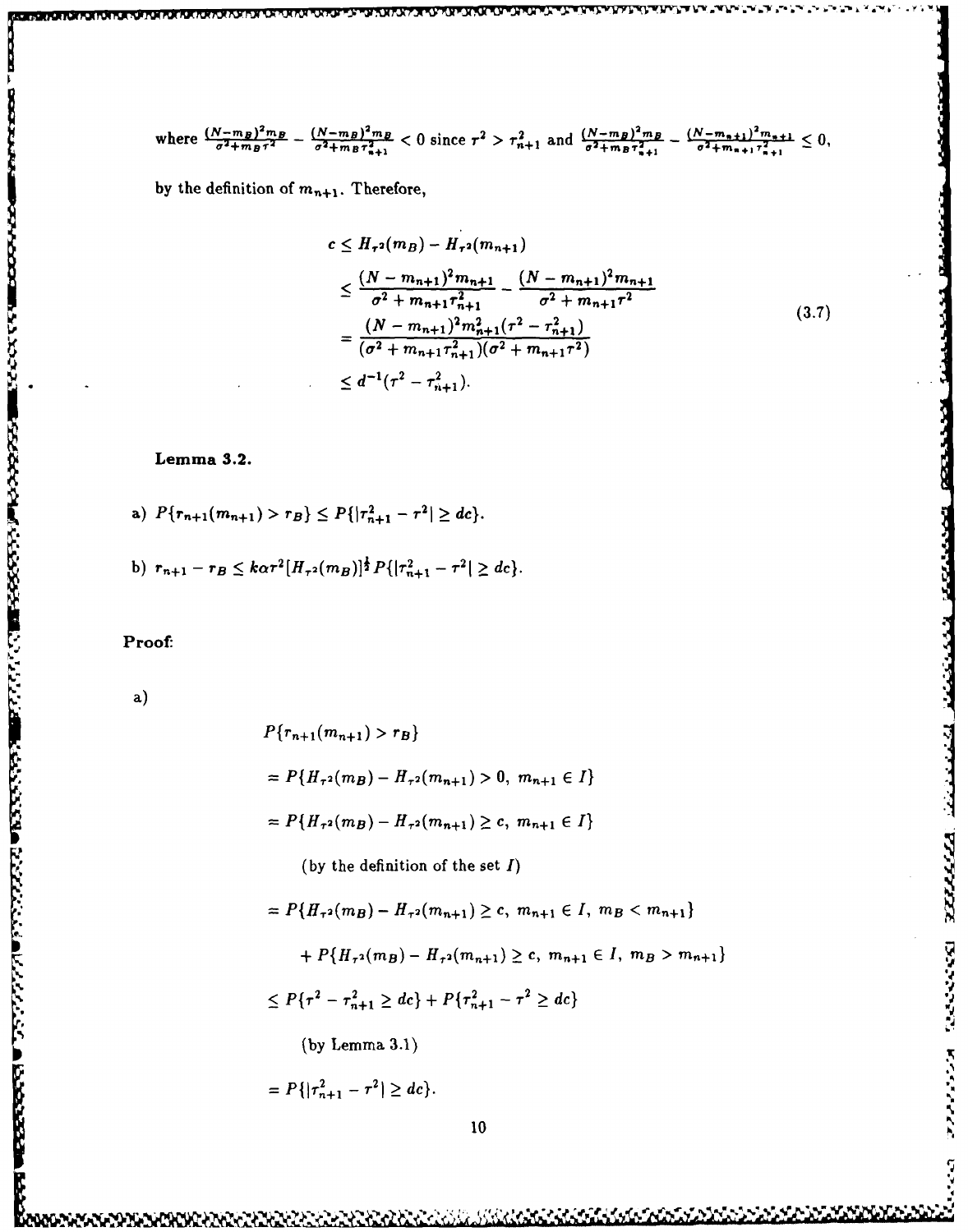**b)**

$$
r_{n+1}-r_E
$$

$$
= E[r_{n+1}(m_{n+1}) - r_B]
$$
  
\n
$$
= E[k\alpha r^2[(H_{\tau^2}(m_B))^{\frac{1}{2}} - (H_{\tau^2}(m_{n+1}))^{\frac{1}{2}}]]
$$
  
\n
$$
\leq k\alpha r^2 [H_{\tau^2}(m_B)]^{\frac{1}{2}} P\{H_{\tau^2}(m_B) - H_{\tau^2}(m_{n+1}) > 0\}
$$
  
\n
$$
= k\alpha r^2 [H_{\tau^2}(m_B)]^{\frac{1}{2}} P\{H_{\tau^2}(m_B) - H_{\tau^2}(m_{n+1}) \geq c\}
$$
  
\n
$$
\leq k\alpha r^2 [H_{\tau^2}(m_B)]^{\frac{1}{2}} P\{|\tau_{n+1}^2 - \tau^2| \geq dc\}
$$

where the last equality is obtained from the definition of the constant *c,* and the last inequality is obtained from the proof of part a) of this lemma.

From Lemma 3.2, in order to investigate the asymptotic behavior of  $P\{r_{n+1}(m_{n+1}) > r_B\}$  and  $r_{n+1} - r_B$ , it suffices to study the asymptotic behavior of the probability  $P\{|\tau_{n+1}^2 - \tau^2| \geq dc\}$ 

**Lemma 3.3.** Let  $\{\tau_{n+1}^2\}_{n=1}^{\infty}$  be a sequence of estimators defined in (3.2). Then,  $\tau_{n+1}^2$  converges to  $\tau^2$  in probability. Furthermore, for any  $\varepsilon > 0$ , we have  $P\{|\tau_{n+1}^2 - \tau^2| \ge \varepsilon\} \le 0(\frac{1}{n})$  as  $n \to \infty$ .

**Proof:** First note that  $Y = \frac{(kn-1)S^2(n)}{\sigma^2 + \tau^2}$  follows a  $\chi^2$ -distribution with  $(kn-1)$  degrees of freedom. By the definition of  $\tau_{n+1}^2$  given in (3.2), letting  $\varepsilon_1 = \varepsilon/(\sigma^2 + \tau^2)$ , we have

$$
P\{| \tau_{n+1}^2 - \tau^2 | \ge \varepsilon \}
$$
  
=  $P\{\tau_{n+1}^2 \ge \tau^2 + \varepsilon\} + P\{\tau_{n+1}^2 \le \tau^2 - \varepsilon\}$   
 $\le P\{S^2(n) \ge \tau^2 + \sigma^2 + \varepsilon\} + P\{S^2(n) \le \tau^2 + \sigma^2 - \varepsilon\}$   
=  $P\{Y \ge (kn-1)(1+\varepsilon_1)\} + P\{Y \le (kn-1)(1-\varepsilon_1)\}$   
=  $P\{\left|\frac{Y - (kn-1)}{\sqrt{2(kn-1)}}\right| \ge \sqrt{\frac{kn-1}{2}} \varepsilon_1\}$   
 $\le \frac{2}{(kn-1)\varepsilon_1^2}$ 

which can **be** obtained **by** Chebyschev's inequality. Hence we obtain that

$$
P\{|\tau_{n+1}^2-\tau^2|\geq \varepsilon\}\leq 0(\frac{1}{n})\text{ as }n\to\infty.
$$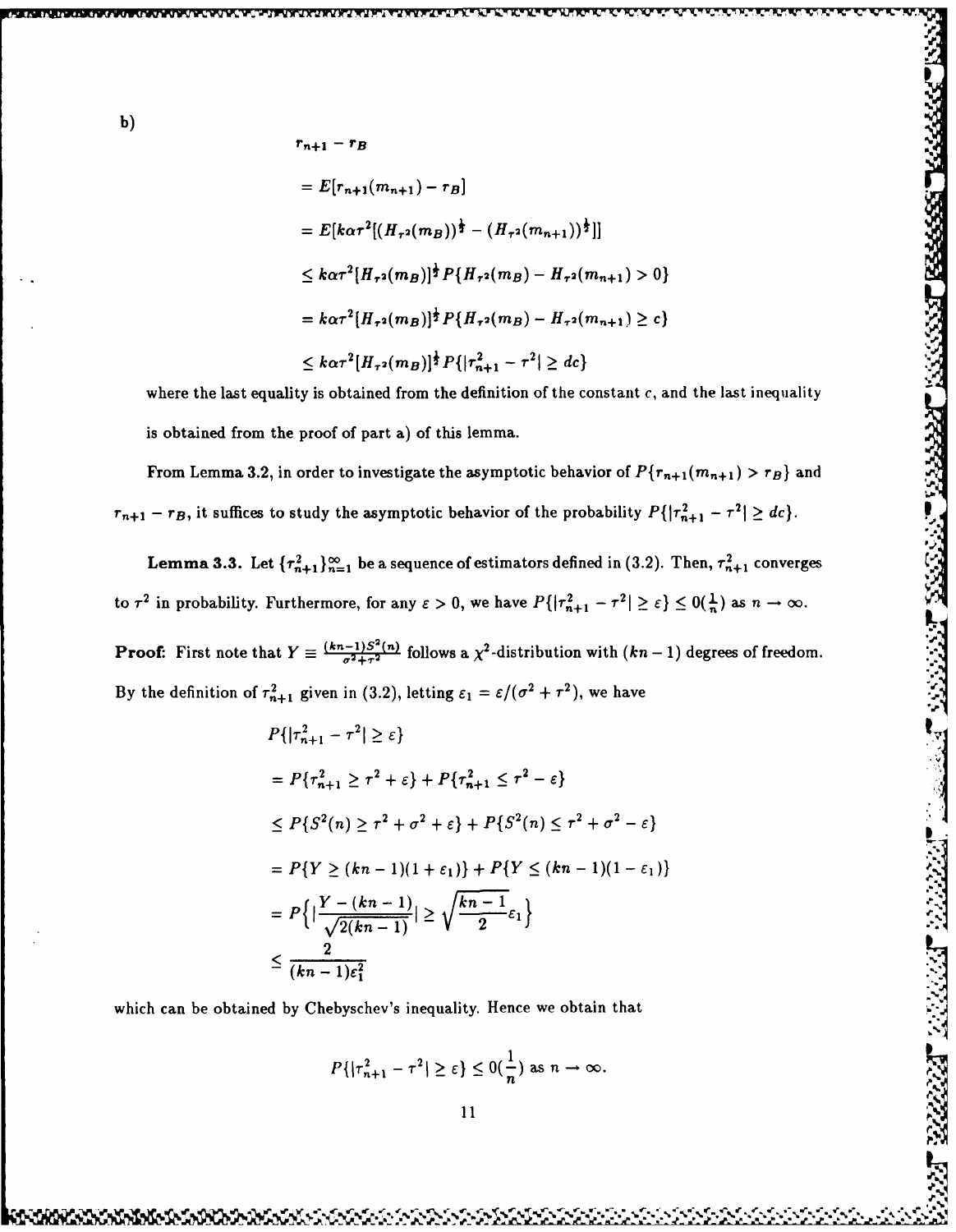From Lemmas **3.2** and 3.3, we conclude the following theorem.

**Theorem 3.1.** The sequence of adaptive two-stage allocation procedures  $\{P_{n+1}\}\$ is asymptotically optimal in probability of order  $\{n^{-1}\}\$  and asymptotically optimal of order  $\{n^{-1}\}\$ . That is,

$$
P\{r_{n+1}(m_{n+1})-r^B\geq \varepsilon\}\leq 0(\frac{1}{n})\text{ as }n\to\infty\text{ for any }\varepsilon>0,
$$

and

●大大大大大大大大小"收入大大大大大大大大大大人", 1992年12月14日, 1992年12月14日, 1993年12月15日, 1993年12月15日, 1993年12月15日, 1993年12月

888888

$$
r_{n+1}-r^B\leq 0(\frac{1}{n})\text{ as }n\to\infty.
$$

#### References

Gupta, **S. S.** and Liang, T. **(1987).** On some Bayes and empirical Bayes selection procedures. *Probability and Bayesian Statistics* (Ed. R. Viertl), Plenum Publishing Corporation, 233-246.

Gupta, **S. S.** and Panchapakesan, S. **(1979).** Multiple Decision Procedures. New York, John Wiley.

- Ofosu, **J.** B. (1974). Optimum sample size for a problem in choosing the population with the largest mean: some comments on Somerville's paper. *J. Amer. Statist. Assoc.* **69, 270.**
- Ofosu, **J.** B. **(1975). A** Bayesian procedure for selecting the largest of *k* normal means. *Calcutta Statist. Assoc. Bull.* 24, **43-51.**

Robbins, **H. (1983).** Some thoughts on empirical Bayes estimation. Ann. *Statist.* **11, 713-723.**

Somerville, P. **N. (1970).** Optimum sample size for a problem in choosing the population with the largest mean. *J. Amer. Statist. Assoc.* **65, 763-775.**

Somerville, P. **N.** (1974). Rejoinder to Ofosu's comments. *J. Amer. Statist. Assoc.* **69, 270-271.**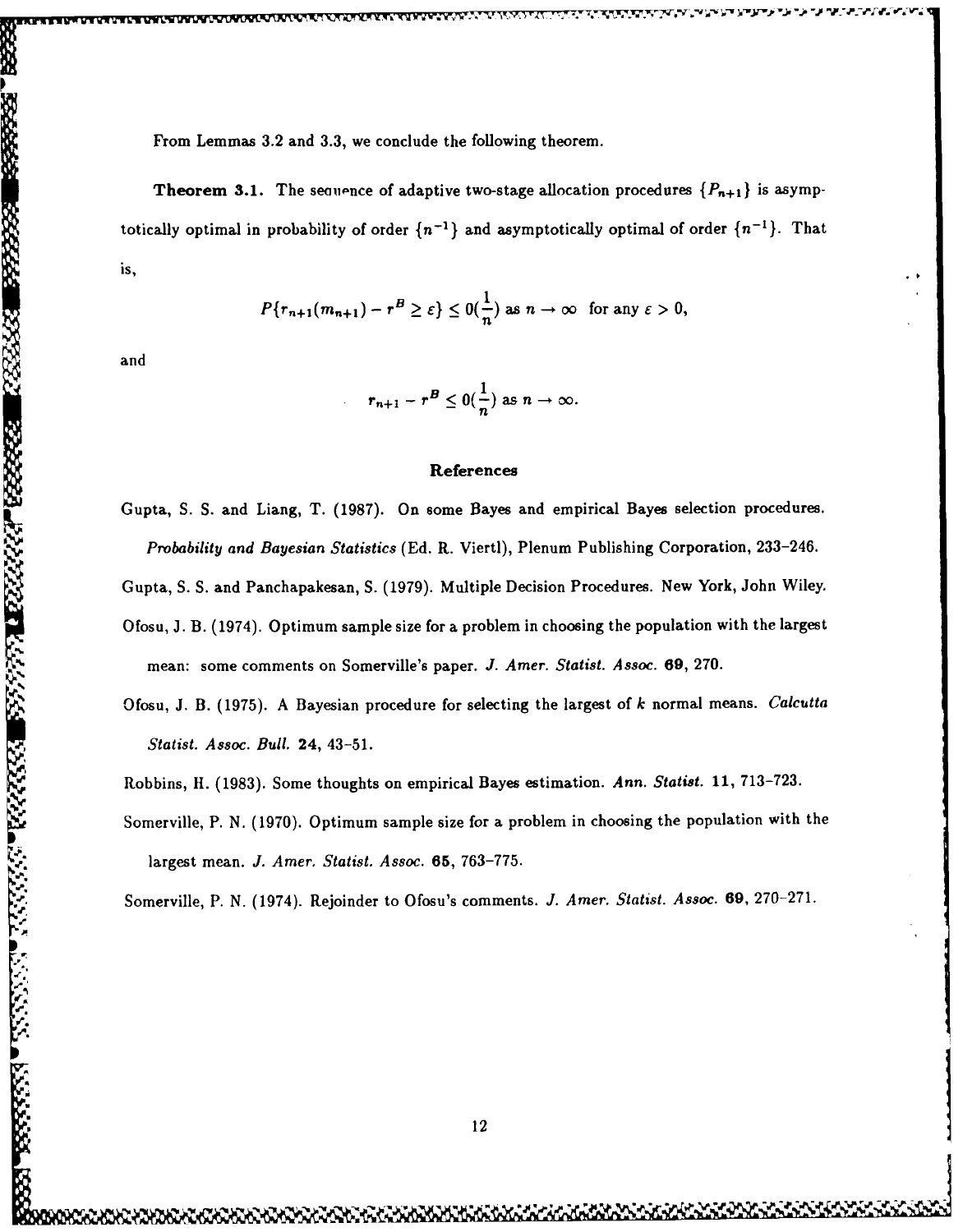|                                                                                                                                                                                                                                                                                                                                                                                                                                                                                                                                                                                                                                                                                                   | R                                                                                                                                          |                                                           |                                                      |                     |                                                           |
|---------------------------------------------------------------------------------------------------------------------------------------------------------------------------------------------------------------------------------------------------------------------------------------------------------------------------------------------------------------------------------------------------------------------------------------------------------------------------------------------------------------------------------------------------------------------------------------------------------------------------------------------------------------------------------------------------|--------------------------------------------------------------------------------------------------------------------------------------------|-----------------------------------------------------------|------------------------------------------------------|---------------------|-----------------------------------------------------------|
| <b>1a. REPORT SECURITY CLASSIFICATION</b>                                                                                                                                                                                                                                                                                                                                                                                                                                                                                                                                                                                                                                                         |                                                                                                                                            | AD-A190 766                                               |                                                      |                     |                                                           |
| 2a. SECURITY CLASSIFICATION AUTHORITY                                                                                                                                                                                                                                                                                                                                                                                                                                                                                                                                                                                                                                                             |                                                                                                                                            |                                                           |                                                      | <b>TY OF REPORT</b> |                                                           |
| Unclassified<br>2b. DECLASSIFICATION / DOWNGRADING SCHEDULE                                                                                                                                                                                                                                                                                                                                                                                                                                                                                                                                                                                                                                       |                                                                                                                                            |                                                           |                                                      |                     |                                                           |
|                                                                                                                                                                                                                                                                                                                                                                                                                                                                                                                                                                                                                                                                                                   |                                                                                                                                            |                                                           |                                                      |                     |                                                           |
| 4. PERFORMING ORGANIZATION REPORT NUMBER(S)                                                                                                                                                                                                                                                                                                                                                                                                                                                                                                                                                                                                                                                       |                                                                                                                                            | 5. MONITORING ORGANIZATION REPORT NUMBER(S)               |                                                      |                     |                                                           |
| Technical Report #87-53                                                                                                                                                                                                                                                                                                                                                                                                                                                                                                                                                                                                                                                                           |                                                                                                                                            |                                                           |                                                      |                     |                                                           |
| 6a. NAME OF PERFORMING ORGANIZATION<br>Purdue University                                                                                                                                                                                                                                                                                                                                                                                                                                                                                                                                                                                                                                          | <b>6b. OFFICE SYMBOL</b><br>(If applicable)                                                                                                |                                                           | 7a. NAME OF MONITORING ORGANIZATION                  |                     |                                                           |
| 6c. ADDRESS (City, State, and ZIP Code)                                                                                                                                                                                                                                                                                                                                                                                                                                                                                                                                                                                                                                                           |                                                                                                                                            |                                                           | 7b. ADDRESS (City, State, and ZIP Code)              |                     |                                                           |
| Department of Statistics<br>West Lafayette, IN 47907                                                                                                                                                                                                                                                                                                                                                                                                                                                                                                                                                                                                                                              |                                                                                                                                            |                                                           |                                                      |                     |                                                           |
| <b>8a. NAME OF FUNDING / SPONSORING</b>                                                                                                                                                                                                                                                                                                                                                                                                                                                                                                                                                                                                                                                           | <b>8b. OFFICE SYMBOL</b>                                                                                                                   |                                                           | 9. PROCUREMENT INSTRUMENT IDENTIFICATION NUMBER      |                     |                                                           |
| <b>ORGANIZATION</b><br>Office of Naval Research                                                                                                                                                                                                                                                                                                                                                                                                                                                                                                                                                                                                                                                   | (if applicable)                                                                                                                            |                                                           |                                                      |                     | N00014-84-C-0167 and NSF Grant DMS-8606964                |
| 8c. ADDRESS (City, State, and ZIP Code)                                                                                                                                                                                                                                                                                                                                                                                                                                                                                                                                                                                                                                                           |                                                                                                                                            |                                                           | 10. SOURCE OF FUNDING NUMBERS                        |                     |                                                           |
|                                                                                                                                                                                                                                                                                                                                                                                                                                                                                                                                                                                                                                                                                                   |                                                                                                                                            | <b>PROGRAM</b><br>ELEMENT NO.                             | <b>PROJECT</b><br>NO.                                | <b>TASK</b><br>NO.  | WORK UNIT<br><b>ACCESSION NO.</b>                         |
| Arlington, VA 22217-5000                                                                                                                                                                                                                                                                                                                                                                                                                                                                                                                                                                                                                                                                          |                                                                                                                                            |                                                           |                                                      |                     |                                                           |
|                                                                                                                                                                                                                                                                                                                                                                                                                                                                                                                                                                                                                                                                                                   |                                                                                                                                            |                                                           |                                                      |                     |                                                           |
| Technical<br><b>FROM</b>                                                                                                                                                                                                                                                                                                                                                                                                                                                                                                                                                                                                                                                                          | Shanti S. Gupta and TaChen Liang<br>13b. TIME COVERED<br>TO                                                                                | 14. DATE OF REPORT (Year, Month, Day)<br>December 8, 1987 |                                                      |                     | <b>hs.</b> PAGE COUNT                                     |
| <b>COSATI CODES</b><br><b>FIELD</b><br><b>GROUP</b><br>SUB-GROUP                                                                                                                                                                                                                                                                                                                                                                                                                                                                                                                                                                                                                                  | 18. SUBJECT TERMS (Continue on reverse if necessary and identify by block number)<br>Allocation, selection, asymptotically optimal, Bayes, |                                                           |                                                      |                     | empircal Bayes, initial sample size, two-stage procedure. |
| 12. PERSONAL AUTHOR(S)<br>13a. TYPE OF REPORT<br>16. SUPPLEMENTARY NOTATION<br>17.<br>19. ABSTRACT (Continue on reverse if necessary and identify by block number)<br>This paper deals with the problem of deriving two-stage allocation procedures for selecting<br>the best normal population. If the prior distribution is assumed to be known, an exact<br>Bayes two-stage allocation procedure is obtained. If the prior distribution depends on<br>some unknown parameter, an adaptive two-stage allocation procedure is proposed. Using the<br>empirical Bayes formulation, we prove that the proposed adaptive two-stage allocation<br>procedure has some asymptotic optimality property. |                                                                                                                                            |                                                           |                                                      |                     |                                                           |
|                                                                                                                                                                                                                                                                                                                                                                                                                                                                                                                                                                                                                                                                                                   |                                                                                                                                            |                                                           | 21 ABSTRACT SECURITY CLASSIFICATION                  |                     |                                                           |
| 20. DISTRIBUTION / AVAILABILITY OF ABSTRACT<br><b>KIUNCLASSIFIED/UNLIMITED C</b> SAME AS RPT<br>22a. NAME OF RESPONSIBLE INDIVIDUAL                                                                                                                                                                                                                                                                                                                                                                                                                                                                                                                                                               | <b>COTIC USERS</b>                                                                                                                         | Unclassified                                              | 22b TELEPHONE (Include Area Code) 22c. OFFICE SYMBOL |                     |                                                           |
| Shanti S. Gupta<br><b>DD FORM 1473, 84 MAR</b>                                                                                                                                                                                                                                                                                                                                                                                                                                                                                                                                                                                                                                                    | 83 APR edition may be used until exhausted.                                                                                                | $317 - 494 - 6031$                                        |                                                      |                     |                                                           |

ANG PAGALANG PAGPANG PAGPANG PAGPANG ANG PAGPANG PAGPANG PAGPANG

1333

Taleras

大家家

1232232

*vi~~e*

 $\overline{1}$ 

Ĵ

**AM**